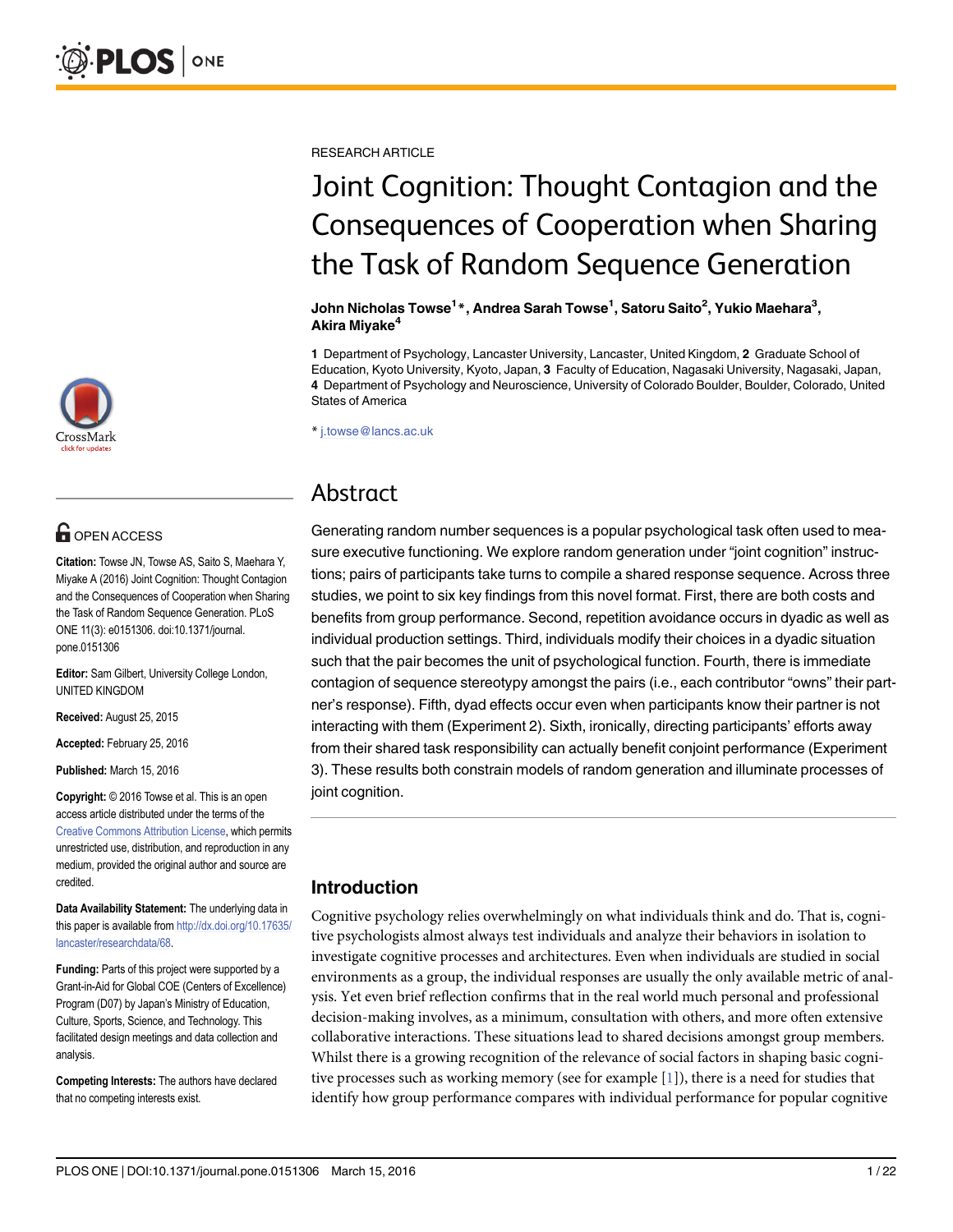paradigms and constructs. In the present article we draw on the key domain of executive function (EF).

EF is a broad term that refers to the deliberate, volitional, and purposeful control of behavior towards target outcomes. EF involves multiple dimensions or constraints that modulate mental activity so as to be more effective and appropriate (e.g.,  $[2-3]$ ). Given the centrality of this psychological concept in cognitive psychology, it is important to understand how behavioral regulation is affected by a group setting. We need to do so first, to understand better this cognitive construct of EF in its own right, and second, to understand the cognitive dynamics of group performance.

For several reasons, random number generation is a valuable paradigm to explore the construct of EF. The task is generally recognized to draw upon multiple, core, executive processes including the inhibition of stereotypical sequences and the planning and monitoring of output  $[3-4]$ . It has been deployed as a primary and secondary task  $[5]$  as well as being used in largescale individual differences (latent variable) analyses [6]. Moreover, random generation has also been used to illuminate dysfunctional psychological states  $[7]$ . Thus, it has been a well studied paradigm that has been shown to be highly sensitive to different types of experimental and interindividual variations.

In this paper, we adopt the term "joint cognition", to refer to a situation where a pair of individuals contribute to a shared cognitive goal. The term is explicitly designed to be distinguishable from, but resonate with, "joint action" (e.g.  $[8-9]$ ). In joint action research, group members are usually assigned different sub-tasks with respect to a coordinated common purpose (e.g. in a motion task, one person accelerates and another brakes), and the emphasis is on response actions. Our focus here also centers on shared contributions to a task, but is oriented towards understanding the internal cognitive mechanisms involved, and each person has the same choices. The current term is clearly allied also to the phrase "collaborative cognition" sometimes used in the literature. However, for reasons we will discuss more explicitly later, we wish to remain neutral on the extent to which explicit collaboration is involved in shaping responses. Potentially in joint cognition, individuals may respond irregularly (e.g., brainstorming, essentially when ideas come to people they produce them ad libitum) or regularly (e.g., when contributions occur via a regular pattern such as alternation between response producers, as is the case with the current study). We will focus here on joint cognition in pairs following regular production sequences.

The choice of random number generation, which involves the production of a set of responses so as to form as random a sequence as possible, as a paradigm to explore joint cognition is driven by several considerations. First, the repeated, rapid selection from among a closed set of known response alternatives allows for response duties to be straightforwardly shared or rotated, effectively preventing undue influence from one member of the pair who dominates output. Second, randomization performance is partly assessed by looking for detectable relationships between discrete choices; what is relevant is the compound of many selections, not just one on its own. This also distributes responsibility across the pair and across time (there is not a single answer that terminates the task or solves the problem). Finally, random number generation usually involves responding to a rhythmic timing signal; this temporal consistency minimizes the biasing impact of "production blocking" (the putative impairment in collaborative situations from waiting and thus stalling responses [10]).

From one perspective, pairs should outperform individuals because each pair possesses (on average) twice the mental resources available to an individual. Insofar as random generation is argued to be a resource-constrained task  $[11]$ , increasing the pool of resources should lead to an improvement in performance. Whether this resource advantage can be effectively deployed, however, is a key empirical question. Indeed, other research suggests that group activity often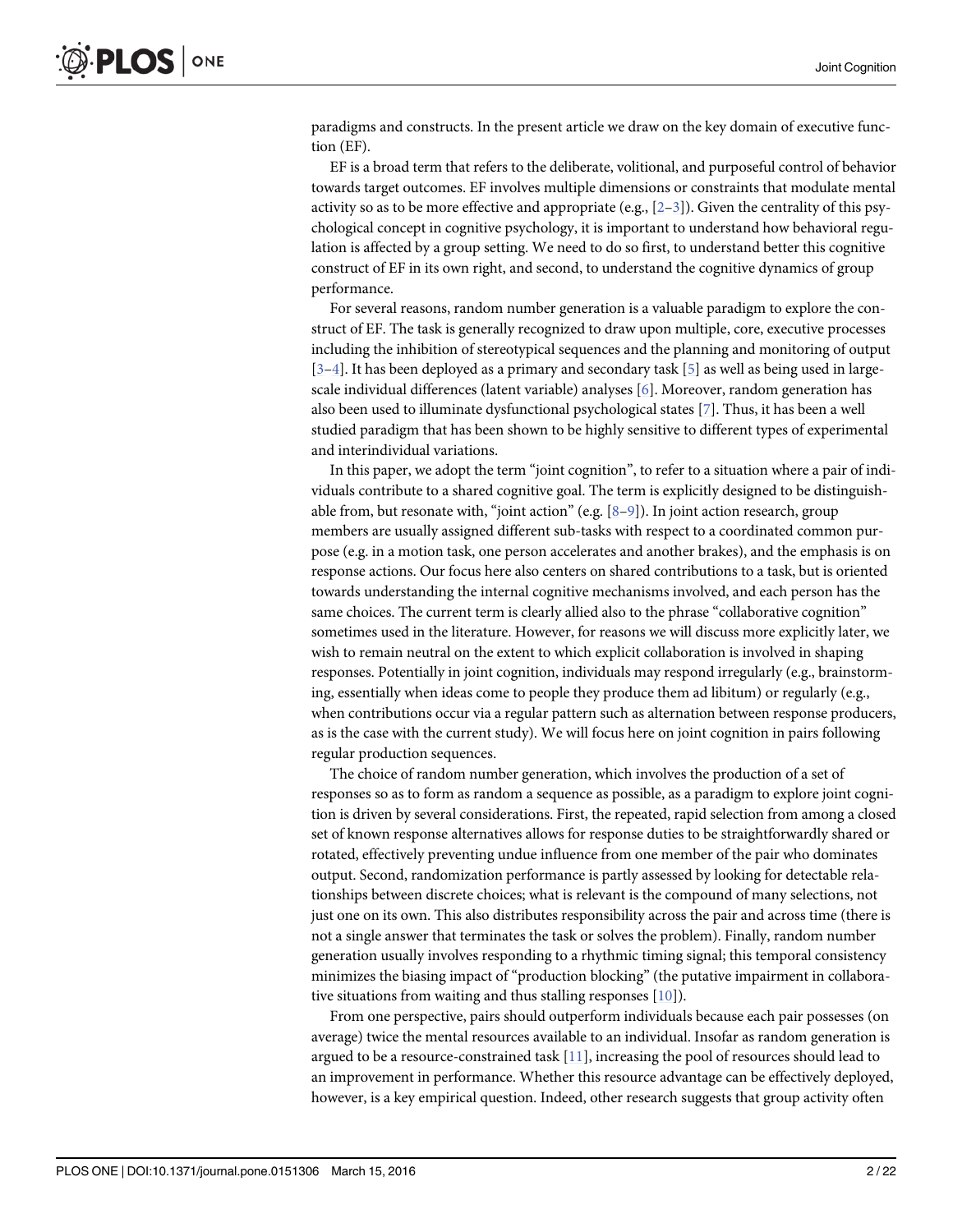leads to productivity loss (i.e., suboptimal performance), compromising for example collaborative memory recall, problem solving, and brainstorming (see  $[12–15]$ ). This type of research predicts that joint cognition will be inferior to that from individuals alone. However, both of these opposing predictions are essentially global perspectives (i.e., "groups will do better" vs. "groups will do worse"). Since random generation actually involves multiple components, reflecting the subtlety and complexity of many real life situations and dilemmas, we next articulate specific hypotheses for how joint cognition might influence particular aspects of random generation performance.

First, a major task demand in random number generation lies in the regulation and inhibition of prepotent or automatic sequence associations  $[11]$ . As such, the inhibition of "runs" of neighboring values (e.g., "4...5...6") along with idiosyncratic number pair associations is highly sensitive to variables such as response speed  $[4]$  and concurrent working memory demands [16]. Since each member of a pair may have different sets of preferred associations (i.e., idiosyncratic chunks), we predict that collaborative sequences will contain fewer overall stereotyped patterns because patterns will be broken by turn-taking. At the same time, we also predict that associate responses from numerical neighbors (e.g., 5 followed by 6, or 3 followed by 2) will still be prevalent since these are shared, overlearned sequences for all participants. These predictions can be evaluated with reference to popular "Digram Use" and "Adjacency" measures of neighboring response values, respectively (all the performance scores are defined and explained in detail below).

Second, a widespread performance limitation relates to response repetitions. Ideally, repeating response values should occur as frequently as any other specific non-repeating alternative. Yet, among children and adult sequences, it is actually the least popular paired choice  $[17-18]$ . One theoretical account of repetition avoidance is that individuals self-suppress just produced answers, thought to be a general cognitive mechanism that avoids continuous perseveration on a recently activated mental representation [19]. For example, competitive queuing models within connectionist networks [20] instantiate this phenomenon to explain language production and serial order memory phenomena. These perspectives predict more repetitions and shorter repetition gaps in joint sequences, since alternate responses come from someone else. Essentially, even if one self-suppresses one's own choices, that leaves a partner's choice available for selection. On the other hand, if participants fully embody their partner's contribution within the production task, then repetition avoidance will persist across experimental conditions. In contrast to standard views in the literature, this alternative view would thereby suggest that repetition avoidance is not just an output effect. We use an "Immediate Repetitions" score to evaluate this issue.

Third, random generation is limited by the ability to produce an even distribution of response choices. Over the full sequence, all response alternatives ought to be considered without preference, and this requirement is captured by the concept of the "equipotentiality criterion"  $[4]$ . In fact, the demands of concurrently and actively representing all choices explains why random number generation is easier when the response set is visible, thereby reducing the maintenance load on working memory [16] and why random number generation is harder when response sets are large and more responses must be tagged and monitored  $[4]$ . This constraint also helps explain why random number generation is harder than random keypress generation [4] since the number task requires an internal representation of responses. However, since many individuals cope reasonably with this equipotentiality criterion under normal response conditions and moderate-size response sets (i.e., only ten possible response alternatives), we do not predict strong effects of joint cognition on this aspect of random number generation. This "even distribution" aspect of random generation performance can be tracked with a "Redundancy" score.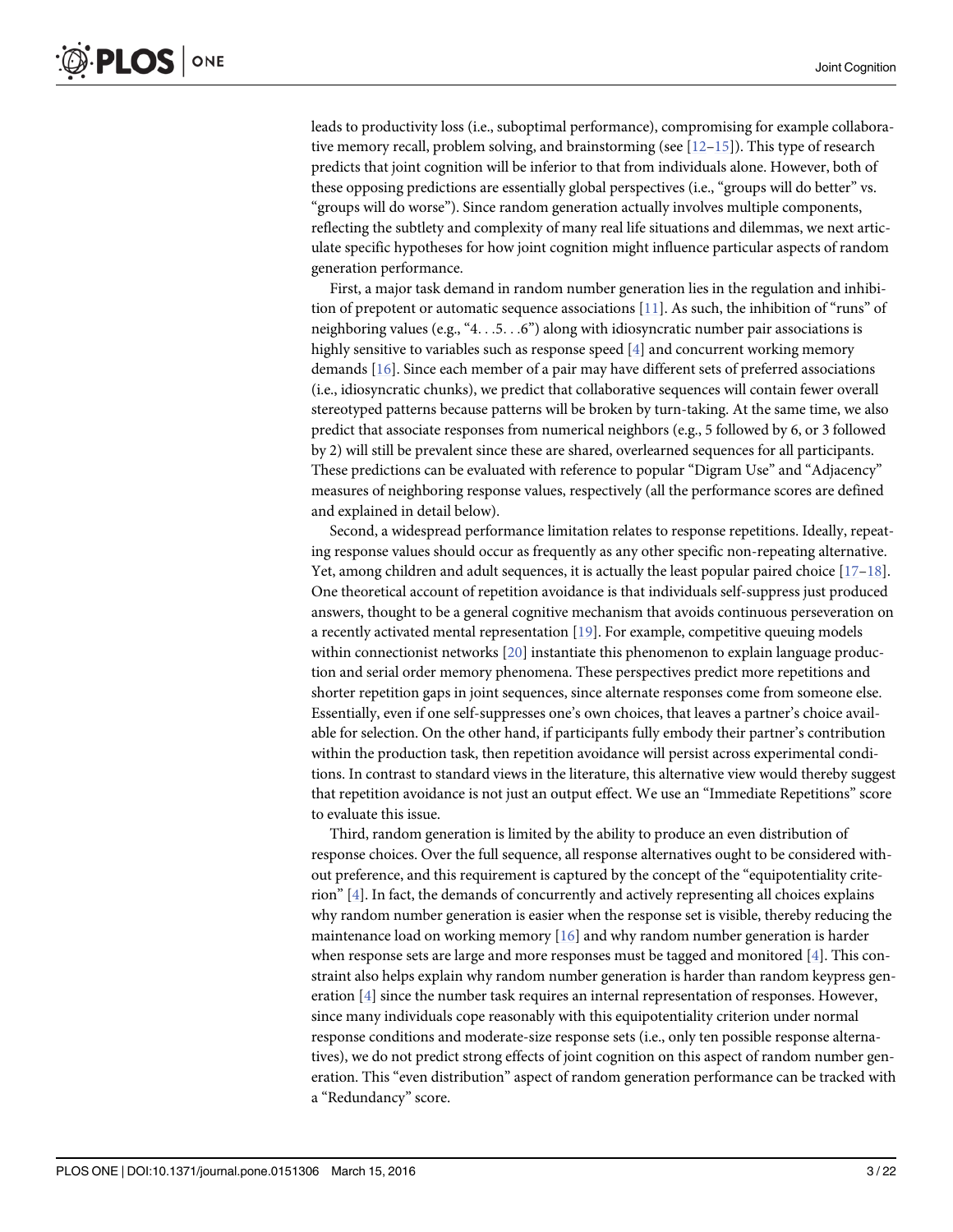To preview the empirical work to follow, there are three joint cognition studies. In Experiment 1, we study individuals alone and also bring them into pairs, comparing performance with respect to individual and group response rates, and analyze group performance as well as the individual contribution to that group. In Experiment 2, individuals take turns to contribute alongside an experimenter reading from a script prepared in advance, so as to determine whether dyadic interaction is important for the phenomena we have established. In Experiment 3, we compare instructions to groups to cooperate with each other against instructions to ignore partners. This allows us to consider whether cooperative intent is responsible for specific features of group performance.

## Experiment 1

To compare conjoint and individual performance, we administered the random generation task three times. Each participant produced sequences (1) alone at a slow pace (3 seconds per digit), (2) alone at a fast pace (1.5 seconds per digit), and (3) within a dyadic pair. In the last dyadic-pair condition, the overall pace for the pair was fast (1.5 seconds per digit), meaning that an individual member of the pair contributed to this turn-taking sequence at a slow pace for them (3 seconds per digit). Accordingly, the two solo conditions provided separate comparison points for the joint sequence, as well as providing baselines for interpreting each individual's contribution to the paired sequence. All participants also completed a self-report measure of Social Desirability [21]. The purpose was to evaluate whether individual orientation towards or away from social alignment would be linked to joint cognition performance, for example with respect to reactivity.

To summarize and preview, this initial study addresses several research goals. We investigate whether joint cognition requirements produce productivity loss or gain for several executive control dimensions, as captured by a random generation task. This permits assessment of whether participants either react to or ignore their partner's decisions. In addition, group performance offers the opportunity to evaluate hypotheses such as the self-suppression explanation for repetition avoidance.

#### Method

Participants. Forty undergraduates from the University of Colorado Boulder and Lancaster University participated for partial fulfillment of a course requirement or for payment (there were no significant effects of participant source). Only one pair of participants knew each other prior to the experimental session, but their data are included in the analysis because their performance was within 1 SD of the group means. Ages were not recorded; data were collected in 2007.

This experiment was conducted in accordance with the Declaration of Helsinki and the Ethical Principles of the British Psychological Society (BPS) and the American Psychological Association (APA). The study was approved by the relevant ethics committees at the University of Colorado Boulder and at Lancaster University. All participants read and signed a consent form before participation.

Procedure. Initially, all participants completed the Social Desirability questionnaire. Afterwards they completed three random number generation tasks; two were performed individually and one as a pair. There were two experimenters and consequently individual performance was assessed simultaneously for each member of the pair. The order of task presentation was counterbalanced (individual or paired condition first, and within the former, the slow or fast sequence first).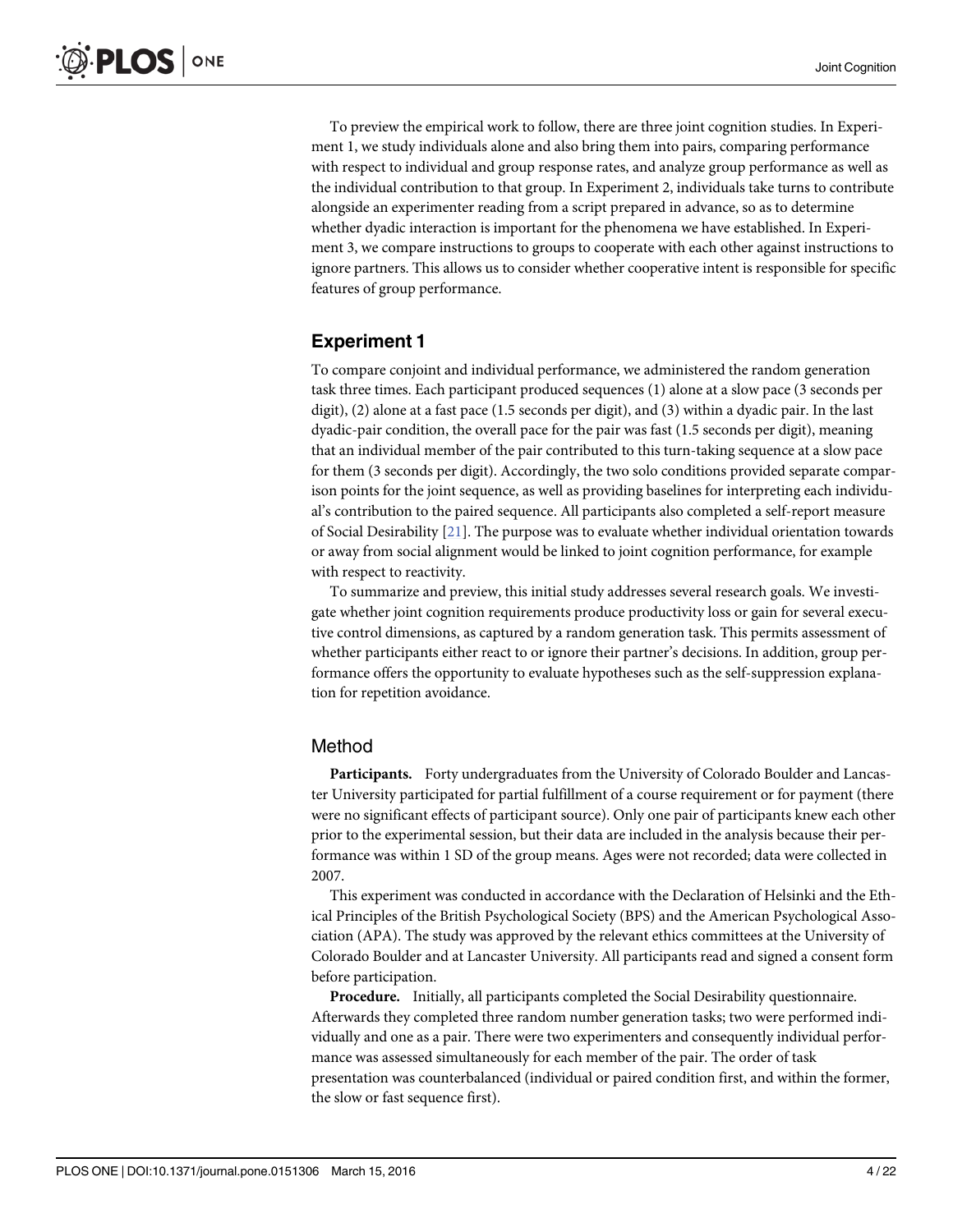Instructions followed a common format used for random number generation studies. They emphasized that participants should produce as random a sequence as possible, and the instructions included reference to the need to select all responses equally often and avoid sequence patterns. Participants were encouraged to imagine repeatedly rolling a many sided die and reporting the numbers this produced. For individual sequences, participants generated 100 numbers between 1 and 10 inclusively, one response every 1.5 seconds (fast condition) and one response every 3 seconds (slow condition). A metronome provided a tone at the appropriate rate and participants produced a number on or immediately after this signal. The importance of maintaining response pace was made explicit (actual missed time signals were recorded, but were very infrequent). The full instruction texts are available as part of the data deposit.

In the paired condition, participants took it in turns again to generate a number between one and ten every 1.5 seconds (therefore each participant contributed one response every 3 seconds). Participant pairs were instructed to make the combined sequence as random as possible. Each person generated 100 numbers, resulting in a paired sequence of 200 numbers.

#### **Results**

Random sequence generation produces a rich data set that can be assessed in many different ways, but measures can be categorized into several major clusters. Therefore, we focus on a subset of indices representative of these clusters that are relevant to our research questions ([22] provide full computational details of the measures). For ease of interpretation, we report all analyses by stating the condition in which sequences were more (or less) random, rather than stating numeric values themselves, since some metrics involve in effect reverse scoring.

Does joint cognition change randomization?. To begin, we compared the paired sequence against both fast and slow individual sequences. The collaborative sequence was twice the length of individual sequences, and so for this analysis we randomly allocated either the first 100 or second 100 responses to each member of the pair (there were no significant differences between these response halves). Table 1 summarizes randomization performance. Owing to the statistical properties of randomness indices, we expect non-zero scores to occur even where performance is truly random. We therefore report simulated "ideal" scores to provide context for the observed values. This was achieved by sampling 2000 quasi-random 100 response sequences involving 10 alternatives, and then calculating descriptive statistics. We used an inbuilt function within a version of RGCalc [22] to run these simulations.

Digram Use (or more precisely "RNG" score) is a widely used metric of stereotyped sequencing in random generation [23]. Digram Use identifies preferential selection of

|  | Table 1. Mean randomness scores in Experiment 1, with standard deviations in parentheses. |  |
|--|-------------------------------------------------------------------------------------------|--|
|--|-------------------------------------------------------------------------------------------|--|

|                            | Individual and paired sequences (100 responses) |             |             |             | True pair and composite sequences (200)<br>responses) |                  |             |
|----------------------------|-------------------------------------------------|-------------|-------------|-------------|-------------------------------------------------------|------------------|-------------|
|                            | <b>Slow</b>                                     | Fast        | Paired      | Ideal       | True pairs                                            | <b>Composite</b> | Ideal       |
| Digram Use (RNG)           | .273(.026)                                      | .284(.039)  | .258(.029)  | .241(.030)  | .345(.016)                                            | .315(.010)       | .323(.013)  |
| Adjacency (A)              | 15.8 (7.53)                                     | 23.7 (8.15) | 20.8 (6.35) | 17.9 (4.65) | 20.8(5.50)                                            | 18.4 (1.96)      | 18.0 (2.76) |
| Immediate Repetition (RD1) | 1.10(2.25)                                      | 1.05(2.47)  | 1.15(1.19)  | 9.91(2.91)  | 2.4(1.88)                                             | 20.5(3.17)       | 19.8 (4.41) |
| Redundancy (R)             | 1.09 (.904)                                     | 1.16(.967)  | .779 (.469) | 1.98 (.950) | .519 (.335)                                           | .501(.346)       | .983 (.455) |

Note. Slow = individual sequence at a slow response rate. Fast = individual sequence at a fast rate. Paired = turn taking by two individuals. The fourth and seventh columns represent "ideal" values from computer-based simulation (the same values are provided in Table 3) and the sixth represents "composite" values. See text for description of performance metrics.

doi:10.1371/journal.pone.0151306.t001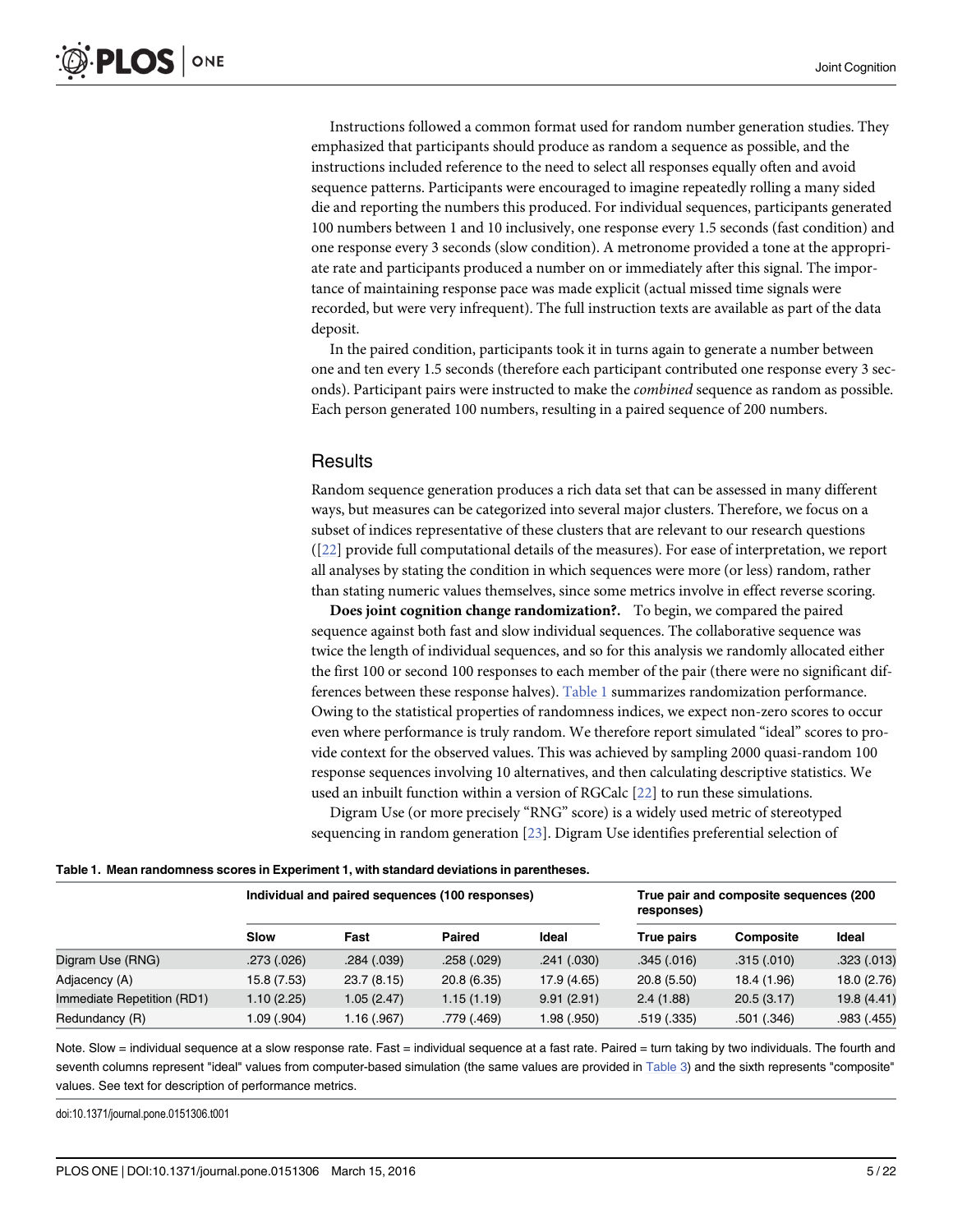particular two-item permutations among all responses (i.e., the score increases as digram combinations are used repeatedly). Formally,

$$
RNG = \frac{\sum n_{ij} \log n_{ij}}{\sum n_i \log n_i}
$$

where  $n_{ij}$  is the frequency count from each cell in a digram matrix, and  $n_i$  represents the frequency of occurrence of alternative *i*. The Digram Use scores differed across conditions,  $F(2)$ , 78) = 7.48,  $p = .001$ ,  $\eta^2 = .161$ ; the paired sequence was more random than individual-fast, t  $(39) = 3.61, p = .001, \eta^2 = .250,$  and individual-slow conditions,  $t(39) = 2.58, p = .014, \eta^2 = .145.$ 

A related but more specific metric of stereotyped sequencing is the Adjacency ("A") score, which reflects the frequency count of neighboring choices such as when 6 follows 5 or 2 follows 3. Adjacency analysis also revealed that performance differed across conditions,  $F(2, 78) = 23.5$ ,  $p < .001$ ,  $\eta^2 = .376$ ; the paired sequence was more random than the individual-fast condition,  $t(39) = 2.34, p = .024, \eta^2 = .123$ , but less random than the individual-slow condition,  $t(39) = 4.19$ ,  $p < .001$ ,  $\eta^2 = .310$ . The prevalence of numerically neighboring values in the paired condition, compared to the individual condition at the same overall speed, indicates that participants are prone to "adopt" responses that form continuations of their partner's choice (e.g., she said 3, and he then said 4). Thus, the results provide evidence for sequence contagion within the pair. Moreover group performance falls short of what individuals achieve when operating at the same speed; participants are better at avoiding adjacent responses to their own choices than to their partners.

To examine response repetition, we used Immediate Repetitions (RD1), which is a mean frequency count for the same response choice twice in succession, such as 7 followed by 7. As is very commonly found, Immediate Repetitions are substantially lower than one would expect in a truly random sequence (see the "ideal" values from simulation of random selection of values). An ANOVA suggested no significant differences between conditions,  $F<1$ ,  $\eta^2 = .003$ .

However, data are highly skewed because of the rarity of repetitions. We therefore also used a Friedman's analysis of ranks or Wilcoxon paired test throughout as a non-parametric alternative. The inferential outcome was identical for all tests in Experiments 1, 2 and 3, except for the present case. Here, a contrast revealed more repetitions in the paired condition,  $\chi^2(N=40)$  = 10.22,  $p = .006$ , Kendall's W = .128, an effect focused on the contrast between paired and individual-fast condition,  $z = 2.06$ ,  $p = .040$ , while paired and individual-slow comparison was not significant,  $z = 1.58$ ,  $p = .115$ . Notwithstanding it is evident from Table 1 that all experimental conditions cluster together and are quite different from ideal values. Since non-parametric tests elsewhere converge with the parametric, we subsequently report parametric test values only, for consistency with analysis on other indices.

Finally, we used the Redundancy ( $\langle R^2 \rangle$ ) index to explore the evenness of the response frequency distribution. This measure of information redundancy assesses whether participants generated each possible alternative as often as others. Formally,

$$
R = 100 \cdot \left(1 - \frac{H_{single}}{H_{max}}\right)
$$

where

$$
H_{single} = \log_2 n - \frac{1}{n} \left( \sum n_i \log_2 n_i \right)
$$

and

$$
H_{\text{max}} = \log_2 a
$$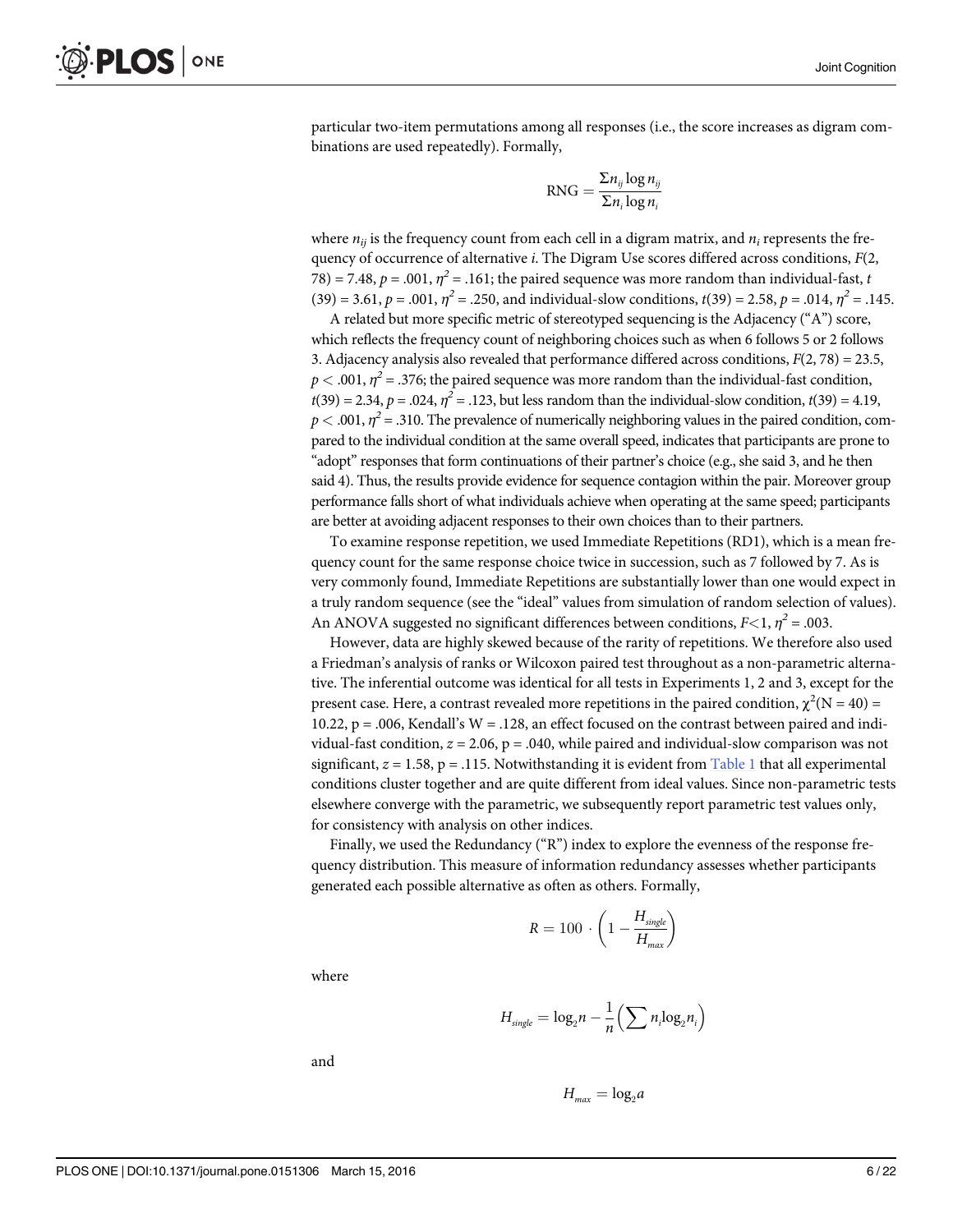where *n* is the sequence length,  $n_i$  is the number of occurrences of the *i*th response alternative and a is the number of different alternatives. The Redundancy scores differed between conditions,  $F(2, 78) = 4.50$ ,  $p = .028$ ,  $\eta^2 = .103$ . More specifically, the numbers generated in the paired sequence were more evenly distributed than in the individual-fast,  $t(39) = 2.34$ ,  $p = .024$ ,  $\eta^2 =$ .123, and individual-slow conditions,  $t(39) = 2.07$ ,  $p = .045$ ,  $\eta^2 = .099$ .

Is joint cognition performance related to social desirability?. We also examined performance with respect to social desirability. There is no obvious reason to expect individual performance to be associated with social desirability (indeed, all  $rs(38) < .174$ ,  $ps > .285$ ). Importantly, there were no significant correlations between social desirability and paired performance either,  $rs(38) < .186$ ,  $ps > .252$ . Similarly there was also no significant correlations between paired randomness and an aggregated social desirability score from both members of the pair,  $rs(18) < .395$ ,  $ps > .084$ . These results suggest that joint cognition success may not be linked to this specific dimension of social orientation.

What does the individual contribute to paired performance?. Next, we examine in more detail how individual responses come to shape the combined product. An informative visual description of randomization can be obtained from noting the spacing between repetitions of response values. Fig  $1A$  reports these distances, or lags, between response repetitions in both the individual and paired sequences. Typical human sequences show few short-lag repeats, with frequencies rising to a peak with about six intervening responses. Paired sequences show a similar performance profile to both slow and fast individual sequences, leading to superposition of data. This finding serves to emphasize what was established above, that there is a roughly similar response repetition behavior in the paired and individual conditions.

Data from the individual-in-pair condition–considering only the responses made by a particular participant as part of a paired sequence–also shown in  $Fig 1A$ . This illustrates that this broad comparability is obtained through a marked shift in what the individual does within the dyad. Participants repeat their own choices more quickly when they take turns in generating a sequence, compared to when they work alone. Thus, whilst there was no significant difference in immediate repetition frequency between the slow condition and individual's responses in the paired sequence,  $t(39) = .41$ ,  $p = .683$ ,  $\eta^2 = .004$ , repetitions with one and two intervening responses occurred significantly more often in sequences produced by individuals as part of the paired output,  $t(39) = 5.01$ ,  $p < .001$ ,  $\eta^2 = .392$ , and  $t(39) = 8.21$ ,  $p < .001$ ,  $\eta^2 = .633$ , respectively. This result emphasizes the embodiment of the partner's responses into the choices made by individuals.

Reactivity in joint cognition. Drawing upon responses from the individual (slow) condition, we constructed a composite group sequence. We interleaved individual responses, such that where each pair member A and B produced respectively as individual sequences " $a_1$ ,  $a_2$ ,  $a_3$ ..." and " $b_1$ ,  $b_2$ ,  $b_3$ ...", we forged the composite sequence " $a_1$ ,  $b_1$ ,  $a_2$ ,  $b_2$ ,  $a_3$ ,  $b_3$ ..." By creating such a baseline–a paired sequence derived from participants who are genuinely ignorant of their partner's contribution–we can investigate the cognitive dynamics of real turn-taking. These artificial composite sequences can be compared with true pair sequences, where individuals do know what their partner has produced. We can therefore assess whether pairs do react to what their partner has said. Table 1 (right hand panel) describes performance using the performance metrics already outlined, here using the full 200 sequence sets. We again report simulated "ideal" values based on the relevant parameters (i.e., longer sequences).

Analysis of stereotypy as indexed by Digram Use demonstrates clearly that true pair sequences were less random than the composite sequences,  $t(19) = 7.17$ ,  $p < .001$ ,  $\eta^2 = .730$ . The difference for the Adjacency metric was in the same direction but only marginally significant,  $t(19) = 1.84$ ,  $p = .081$ ,  $\eta^2 = .151$ . The frequency of Immediate Repetitions in paired sequences was much more rare and less random than with composite sequences,  $t(19) = 20.12$ ,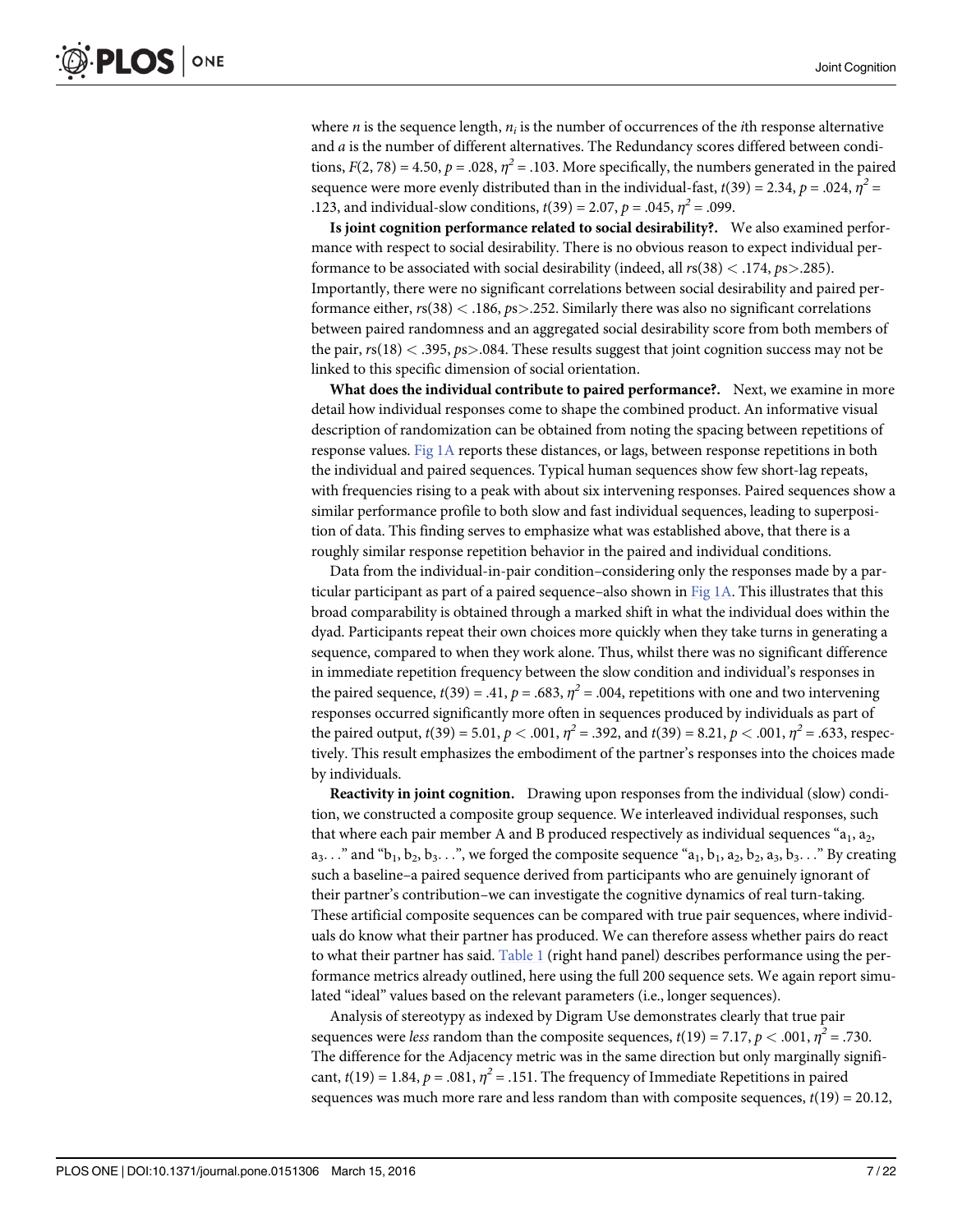$p < .001$ ,  $\eta^2 = .955$ . Indeed, Immediate Repetition frequency in composite sequences was not different from mean values expected from true random sequences,  $t(19) = 1.19$ ,  $\eta^2 = .069$ . Fig 1B contrasts repetition distances for paired and composite sequences. The clear zig-zag

pattern in the composite condition reflects (1) serial dependence with respect to one's own





Fig 1. Repetition distance frequencies, the response gaps between each value and its subsequent re-appearance, in Experiment 1. Upper panel (A) represents individual conditions (slow and fast), the paired sequence and the profile for individual choices within the paired condition. All based on 100-item sequences. Lower panel (B) describes the 200 responses in the joint cognition condition and a composite sequence formed by merging responses made by each partner in their own individual sequences.

doi:10.1371/journal.pone.0151306.g001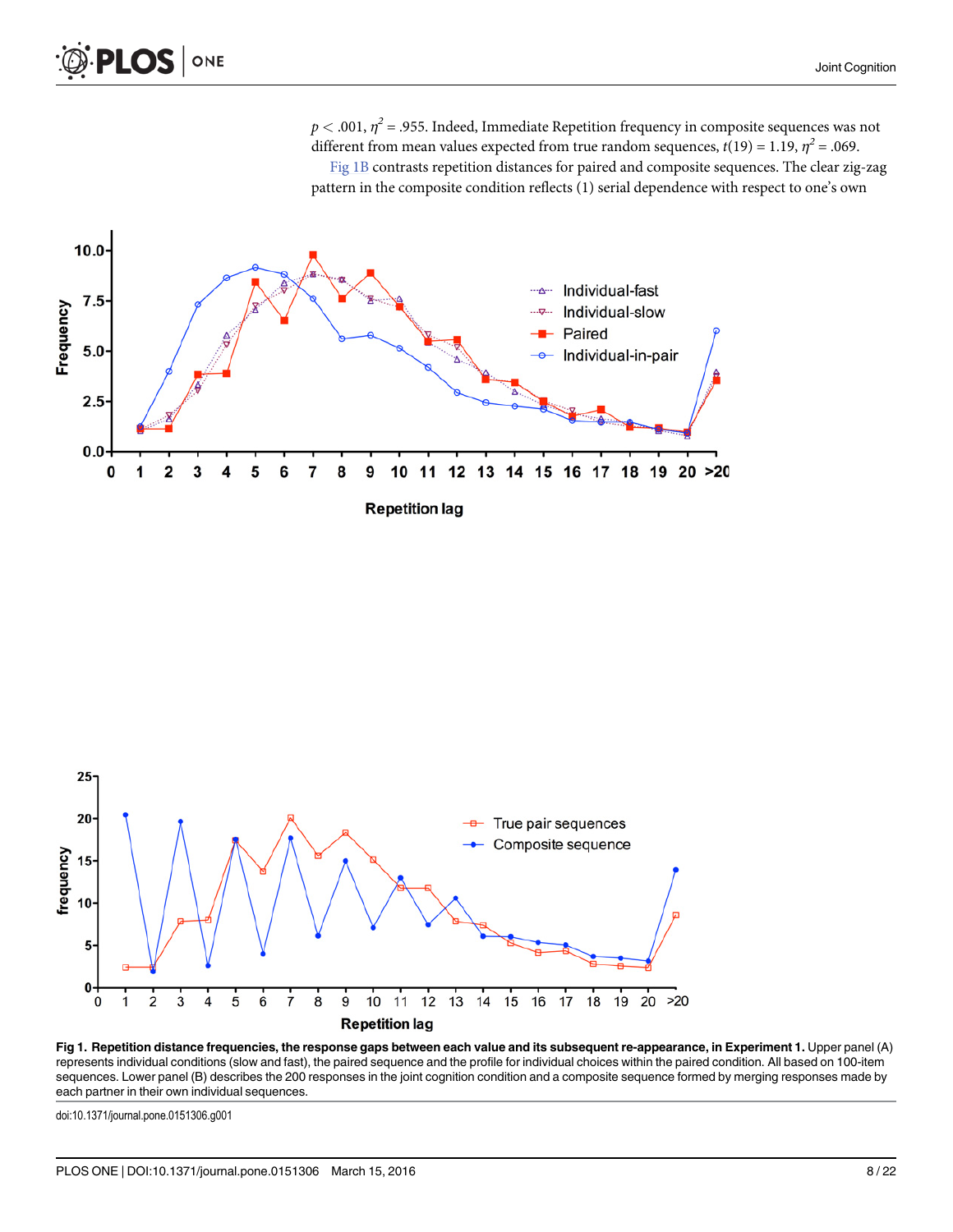sequence history evident on even repetition lag values (participants know what they have said themselves, and this matters for the choices made), together with (2) serial independence of the "partner" for odd repetition lag values (since by design they cannot know what the "partner" has said).

Analysis on the evenness of response choices as measured by Redundancy scores indicated no difference between paired and composite sequences,  $t(19) = .281$ ,  $p = .782$ ,  $\eta^2 = .004$ .

## **Discussion**

We have demonstrated some specific, albeit modest, benefits when pairs of individuals generate random sequences. Joint cognition sequences showed an even distribution of response choices and were less stereotyped in general than individual sequences, meaning that there was a reduced reliance on all digram combinations. This finding supports our prediction that individuals are partly influenced by idiosyncratic stereotyped relationships. Thus, joint performance on Digram Use allows for some improvement in output quality because each participant reacts differently to the same prompt, effectively redistributing response combinations.

In contrast, Adjacency responses remained prevalent in the joint cognition environment. This reflects how the Adjacency measure reflects population-wide associations, and here pairs do not do as well as individuals working at the same overall rate. This in turn confirms the strong response contagion effect in joint cognition; individuals are strongly influenced by their partner's contribution.

In one important respect, performance does not change markedly when pairs produce random sequences. Although paired responses led to more repetitions–when using non-parametric analysis–repetitions remained amongst the least preferred continuation choices. Thus, the data provide evidence against the hypothesis that repetition avoidance in random generation derives from the automatic suppression of *self-generated* responses. The present data instead suggest that Immediate Repetitions are strongly dis-preferred regardless of the source of the first selection. Moreover, it is apparent that response activation levels do not recover until several further responses have been made. Indeed, this further underscores the response contagion effect; we avoid repeating our partner's choices as much as we avoid repeating our own.

## Experiment 2

In Experiment 1, we studied performance of two naïve participants who have been brought together in an experimental session. Both are trying to produce random sequences, though we know each is likely to fall well short of this. Such data are complemented by studying a related scenario, in which one half of the pair does make random choices. Consider the situation when a participant is part of dyad, and his or her partner is calling random responses, but those that are unrelated to their own. In Experiment 2, we took advantage of an inevitable aspect of experimental recruitment; sometimes only one participant signed (or turned) up for an experimental timeslot. This actually provided a unique opportunity, as follows. We paired the participant with an experimenter, who gave their responses using a pre-prepared, quasi-random response set, with participants in full knowledge of this constraint (i.e., this was not a confederate study). This design means that we can examine whether group phenomena (such as sequence contagion) occur only with participatory situations that are (conceptually) symmetrical, that is, situations where each member of the pair is trying to make the combined sequence fit the task requirements. Is an individual freed from the constraints of reactivity when they know that their partner is not interacting with them?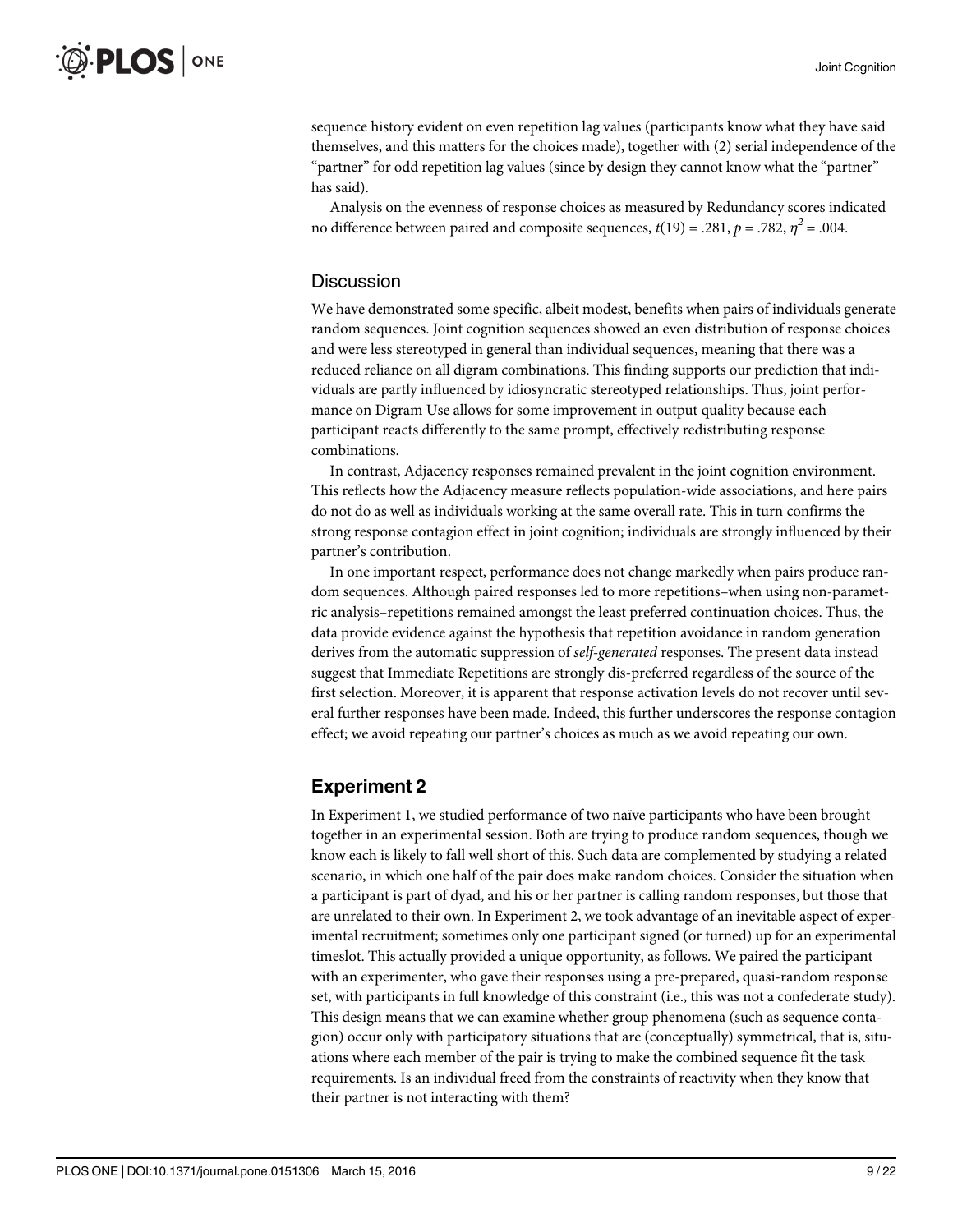## Method

Participants. Sixteen participants took part from the same participant pools as Experiment 1; failure to record a complete response set led to one participant being subsequently excluded. Ages were not recorded. With data collected alongside those for Experiment 1, the same ethical principles, and procedure, applied here also. Data were collected in 2007.

**Procedure.** In the joint cognition condition, it was explained to participants that they would be taking turns to generate a sequence alongside an experimenter. That experimenter would read from a pre-prepared computer-generated response set, which was written down on paper. The experimenter's to-be-selected responses were not visible to the participant, though the response sheet was. The same response set was used for all participants, and values were quasi-random in that they were generated by a computer with the constraint that each response alternative was selected equally (so as to avoid the subjective judgment of inequality). In all other respects, the methods followed Experiment 1.

#### **Results**

To begin, we demonstrate the equivalence across the two datasets (Experiments 1 and 2) in participants' solo random generation performance. None of the four measures of sequence structure described so far (Digram Use, Adjacency, Immediate Repetition and Redundancy) showed a significant difference between the current participants and those in Experiment 1, either at fast or slow pace, all ts < 1.18, ps > .241,  $\eta^2$  < .026. This finding confirms that, at the level of solo performance, there was nothing unusual about what this sample did in generating random numbers.

A central motivation for this study is to investigate whether participants show effects of joint cognition even though they are working alongside a non-responsive (i.e., non-interactive) person. It is not appropriate to run exactly the same suite of paired analyses as used in Experiment 1 because of the known properties of the Experimenter's responses. For example, the group sequence will be more random than individual sequences merely by virtue of incorporating quasi-random responses to the conjoint set. Nonetheless, several key issues can be addressed.

In particular, we analyse the individual-in-pair responses within the paired condition, to compare participants working with another true participant (participant-participant [P-P] pairs in Experiment 1) against participants sharing the sequence with pre-selected fixed choices (participant-experimenter [P-E] pairs in Experiment 2). As summarized in Table 2, all four measures of sequence quality were statistically equivalent, all  $ts < 1.49$ ,  $ps > 0.146$ ,  $n^2 < 0.041$ . Moreover, the repetition lag profile in Experiment 2 (illustrated in Fig 2) was also similar to that in Experiment 1 ( $Fig 1A$ ). Thus, participants' contribution to group performance is broadly similar regardless of the opportunity for their partner to react to them.

| -Table 2.  Mean randomness scores for Participant-Participant pairs (P-P: Experiment 1) and Partici |
|-----------------------------------------------------------------------------------------------------|
| pant-Experimenter pairs (P-E: Experiment 2). Based on individual-in-pair contributions of 100 item  |
| sequences. Standard deviations in parentheses.                                                      |

|                            | P-P pairs  | P-E pairs   |
|----------------------------|------------|-------------|
| Digram Use (RNG)           | .283(.032) | .268(.039)  |
| Adjacency (A)              | 20.2(5.08) | 20.8 (6.37) |
| Immediate Repetition (RD1) | 1.25(1.60) | 2.27(3.03)  |
| Redundancy (R)             | 2.38(1.38) | 2.35(2.12)  |

Note. See text for description of performance metrics.

doi:10.1371/journal.pone.0151306.t002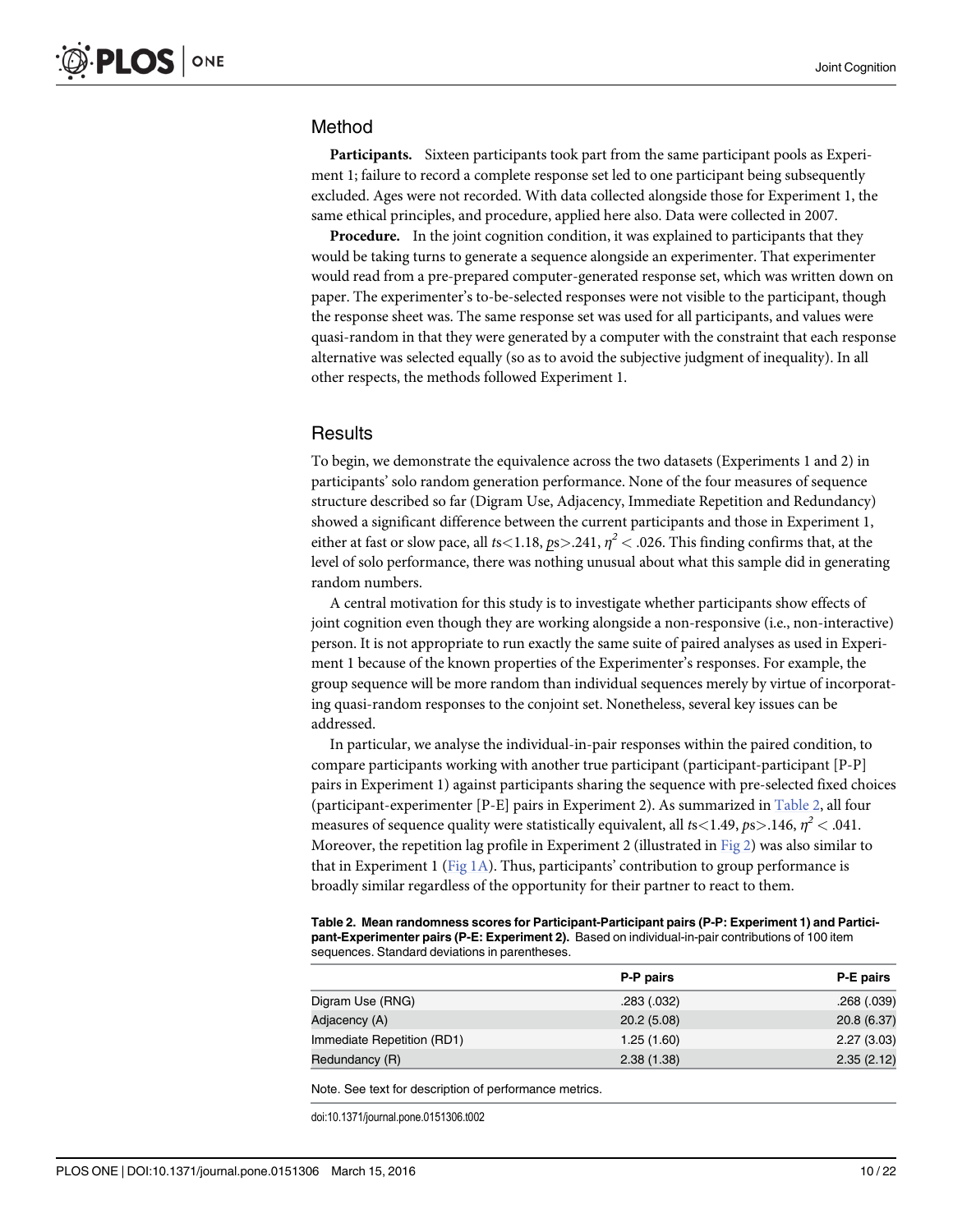





Fig 2. Repetition distance frequencies in Experiment 2. Data plots represent the individual conditions (slow and fast) and the individual contribution to the group sequence. All based on 100 item sequences.

doi:10.1371/journal.pone.0151306.g002

Finally, we consider the possibility that participants might notice that when paired with a pre-set sequence, the computer's responses repeat what they have articulated (even while participants do not repeat what the computer does). We examined the number of immediate repeats in participants' individual slow and fast conditions, as a function of whether data were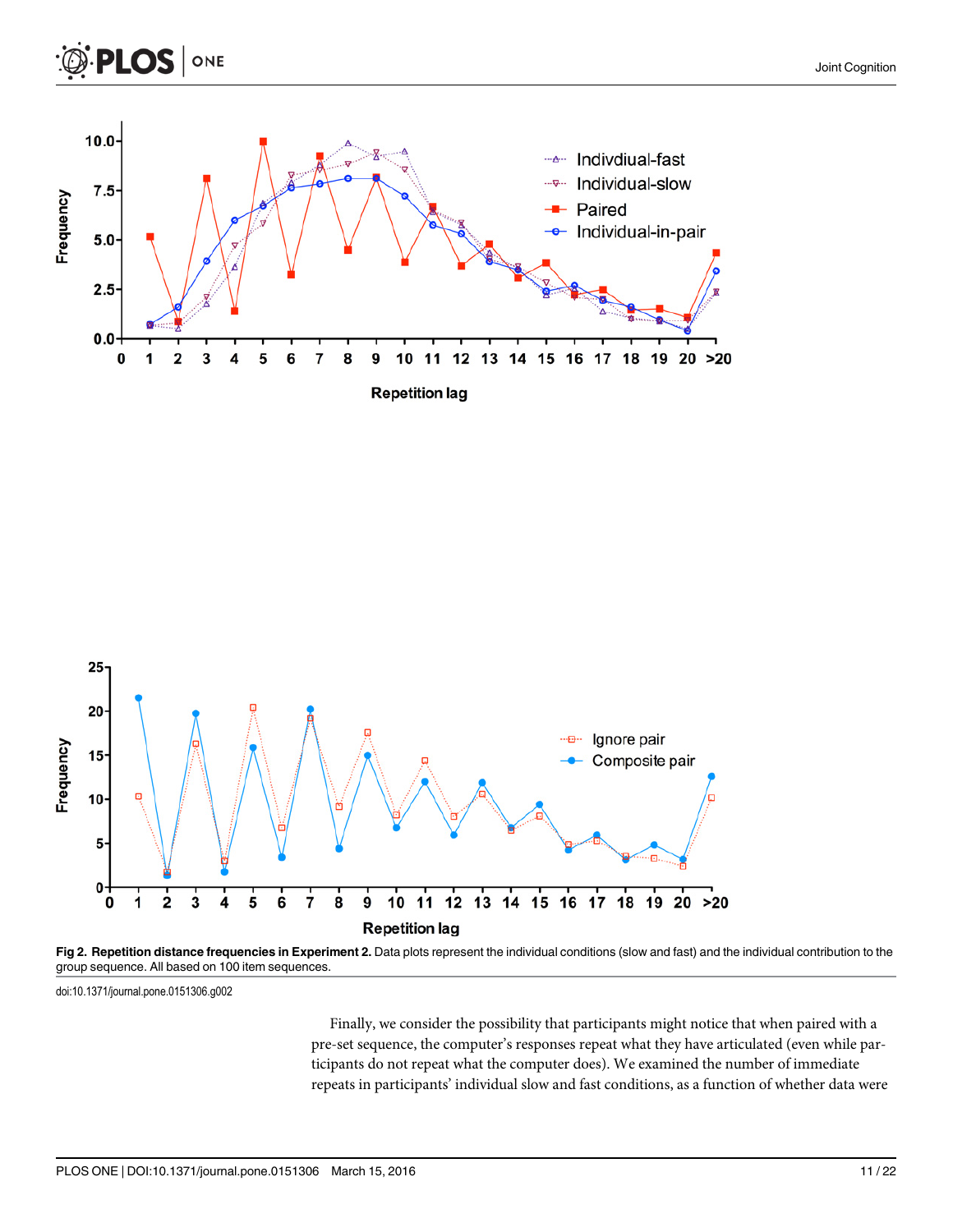produced before or after the P-E pair condition. Participants made immediate repeats more frequently after the P-E pair condition  $(M = 4.29, SD = 7.52)$  than before  $(M = 1.11, SD = 1.53)$ , although with the small sample size and large variability in the former condition, this difference was not significant,  $t(13) = 1.25$ ,  $p = .234$ ,  $\eta^2 = .107$ . We suggest that a more targeted examination of this question could possibly show that participants adapt their normative model of random sequences in light of exposure to and interaction with a random sequence.

## **Discussion**

The study offers a procedurally simple extension to the concept of joint cognition, isolating the contribution of each person's cognitions by having just one true participant, and showing that group dynamics can occur regardless of whether a participant encounters randomness in their partner's sequences. This study does not attempt to address, for example, whether the presence of a human in the dyad is critical, nor the impact of a partner's status (there was no pretense that the Experimenter was another participant). Nonetheless, participants again modify their individual choices to make the paired sequence the unit of analysis; as a result, their performance is remarkably similar in the current artificial pairing, as for the true pairing in Experiment 1. Participants are not greatly affected by having a partner who is much more random than they are.

## Experiment 3

The data presented so far suggest that cognitive contagion is strong in the group setting, happening even when an individual shares responses with a computer generated list (spoken by an experimenter). However, the data thus far cannot arbitrate as to whether group phenomena can be affected by the intention to cooperate. Since task instructions note that performance will be assessed in terms of the quality of the combined sequence, cooperation is, implicitly, built into the design. Yet, we have seen that cooperation may not help, and in some cases leads to sub-optimal performance (i.e., productivity loss).

In Experiment 3, we examine the counterintuitive possibility that performance might be facilitated by instructions to minimize cooperation (or to put the question another way, what are the key attributes of joint cognition without collaboration?). More specifically, we ask the following question: Can each member of the pair ignore what their partner is doing, and how does this affect performance?

In this study, we use a sample of Japanese participants. We use the data to check both the effect of task instructions with respect to cooperation but also the cultural replicability of the phenomena observed so far.

## Method

Participants. Sixty-six (Kyoto University) undergraduates and postgraduates (between 18 and 29 years of age) forming 33 pairs, took part and received 500 yen worth of book coupons. Approximately half of the pairs (16 pairs) were randomly assigned to the cooperate condition and the other half (17 pairs) to the ignore condition. Data were collected between 2008 and 2009.

There was no local ethics committee established at the time of running this experiment, from whom approval could be obtained. However, this study was conducted in accordance with the Declaration of Helsinki and the Ethical Principles of the Japanese Psychological Association (JPA) and the APA. Indeed, the experimental protocol was basically the same those reported above, which had been completed at the time and for which approval had been obtained. Before participation, all participants read and signed a consent form, which stated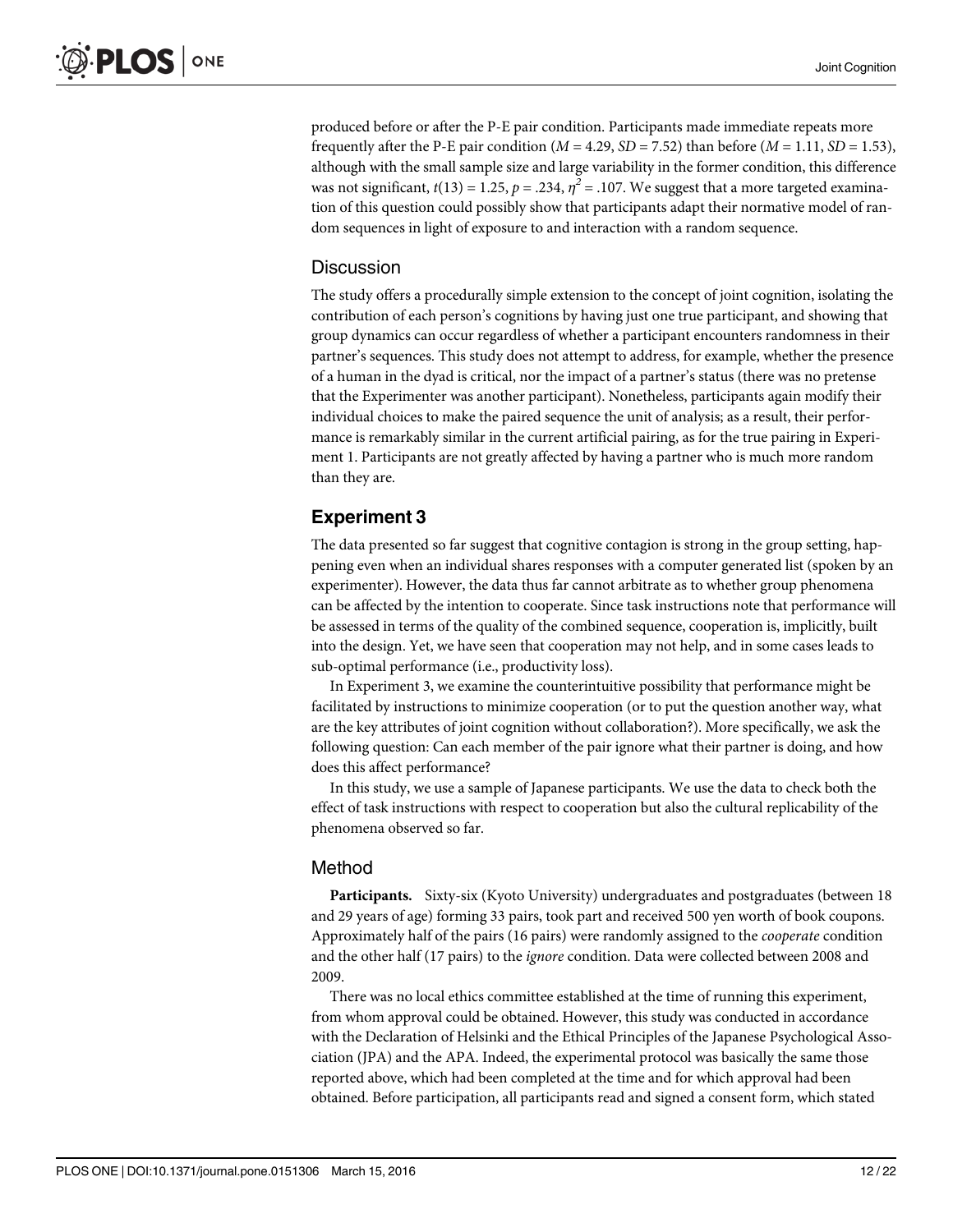their right to withdraw the experiment at any time and for any reason. At the start of data processing, responses were made anonymous, and could be connected to identifying information only by a participant code accessible on the consent form, and which was kept separate.

Procedure. All participants in this experiment performed three random generation tasks; two were performed individually (fast and slow conditions) and one as a pair. Procedures followed previous experiments, except that (a) we did not administer the Social Desirability Questionnaire, and (b) we manipulated the task instructions for some pairs.

The central feature of this experiment was that, when generating random sequences in pairs, the participants were given different instructions. In the cooperate condition (16 pairs), participants were instructed to make their combined sequence as random as possible. This instruction is essentially the same as used in Experiment 1 except that it was provided in Japanese. In contrast, in the ignore condition (17 pairs), participants were explicitly instructed to focus only on making their own responses random (and thus ignore their partner's choices).

#### **Results**

To simplify presentation we use the same performance metrics to assess the randomness of responses. First, we confirm that data from the cooperate condition are aligned with those already reported from a different participant sample. Second, we show that participants in both instruction conditions generate similar random sequences when they act as individuals. Third, we contrast the impact of different instructions for group performance and show that these are different in some key respects.

Analyses for the data from the cooperative group: a replication. This study recruited participants from a different country and culture. So we first sought to confirm that data from Experiment 3 (using a Japanese sample) successfully replicated the main outcomes we reported earlier in Experiment 1 (using a US and UK sample). We describe this replication analysis in detail in the Appendix, which indeed allows us to conclude that in all major respects, performance is comparable.

Individual performance as a function of task instruction. In this section, we use the relevant data to establish the comparability of the individual (solo) performance for the two instruction groups. Table 3 summarizes the slow and fast individual performance from the

|                            | Individual and paired sequences (100 responses) |             |               | True pair and composite sequences (200<br>responses) |             |             |                              |
|----------------------------|-------------------------------------------------|-------------|---------------|------------------------------------------------------|-------------|-------------|------------------------------|
|                            | <b>Slow</b>                                     | Fast        | <b>Paired</b> | Ideal                                                | True pairs  | Composite   | Ideal                        |
| Cooperate Group            |                                                 |             |               |                                                      |             |             |                              |
| Digram Use (RNG)           | .273 (.026)                                     | .283 (.033) | .252(.024)    | .241(.030)                                           | .348(.013)  | .316(.013)  | .323(.013)                   |
| Adjacency (A)              | 15.2 (6.96)                                     | 20.0 (5.76) | 18.5 (4.27)   | 17.9 (4.65)                                          | 18.4 (3.22) | 18.0 (2.79) | 18.0 (2.76)                  |
| Immediate Repetition (RD1) | .688(1.29)                                      | .688(1.01)  | .750(1.15)    | 9.91(2.91)                                           | 1.5(1.66)   | 20.8 (3.97) | 19.8 (4.41)                  |
| Redundancy (R)             | .889(1.15)                                      | .941 (1.32) | .648(.393)    | 1.98(.950)                                           | .456(.319)  | .371(.300)  | .983(.455)                   |
| Ignore Group               |                                                 |             |               |                                                      |             |             |                              |
| Digram Use (RNG)           | .261(.025)                                      | .273 (.030) | .237(.024)    | $\overline{\phantom{a}}$                             | .321(.011)  | .319(.014)  | $\qquad \qquad \blacksquare$ |
| Adjacency (A)              | 17.2 (5.30)                                     | 20.4 (7.92) | 19.8 (3.37)   | $\overline{\phantom{a}}$                             | 20.0 (2.49) | 16.6 (2.28) | $\overline{\phantom{a}}$     |
| Immediate Repetition (RD1) | .706(1.54)                                      | .676(1.41)  | 5.18(2.09)    | $\overline{\phantom{a}}$                             | 10.4(3.46)  | 21.5(4.43)  | $\blacksquare$               |
| Redundancy (R)             | .628(.370)                                      | .689(.425)  | .674 (.523)   | $\overline{\phantom{a}}$                             | .374 (.233) | .352(.225)  | $\overline{\phantom{a}}$     |

Table 3. Mean randomness scores in Experiment 3, with standard deviations in parentheses.

Note. Slow = individual sequence at a slow response rate. Fast = individual sequence at a fast rate. Paired = turn taking by two individuals. The fourth and seventh columns represent "ideal" values from computer-based simulation (the same values are provided in Table 1) and the sixth represents "composite" values. See text for description of performance metrics.

doi:10.1371/journal.pone.0151306.t003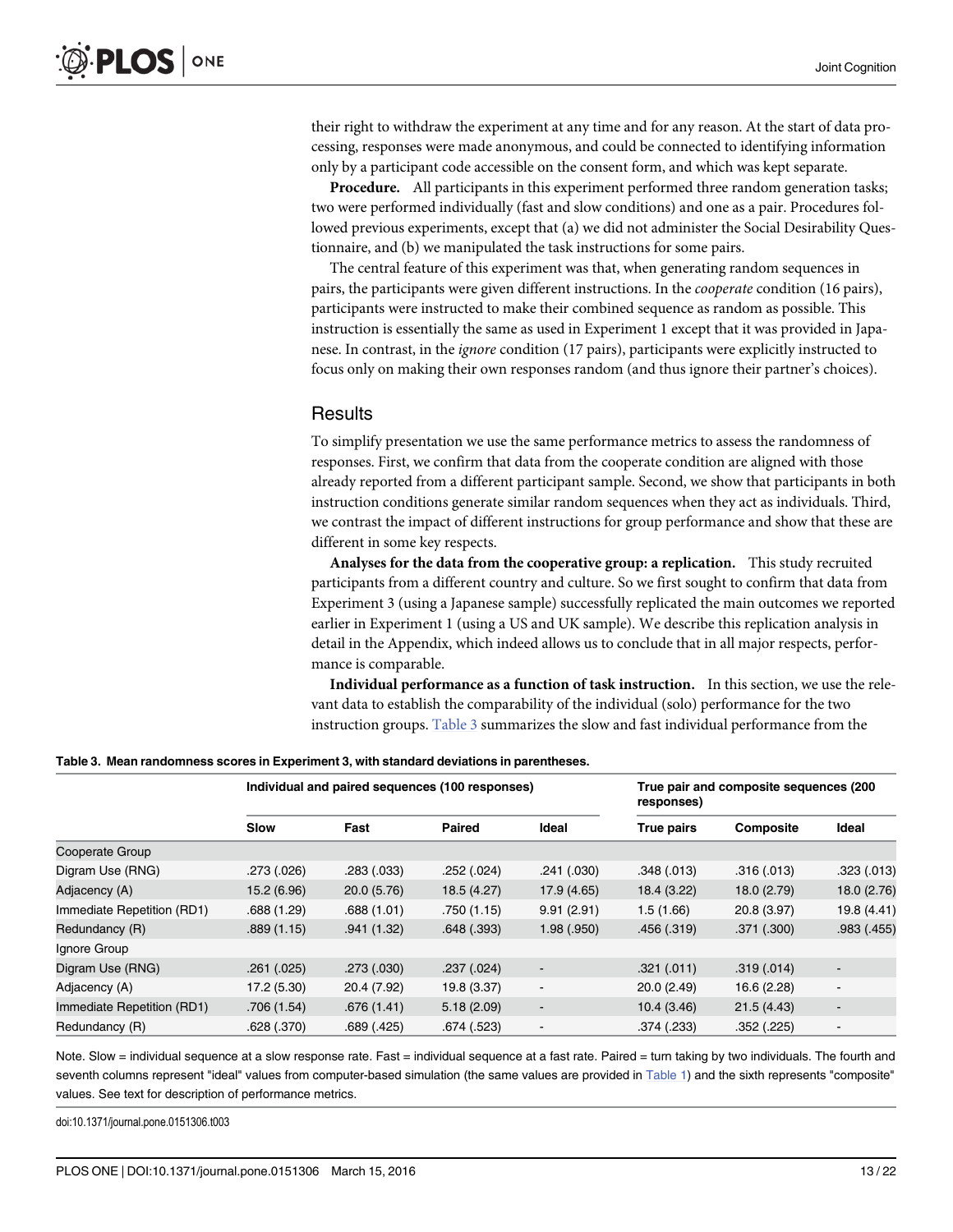cooperate and ignore groups and again reports simulated "ideal" scores for convenience. We conducted a two-way ANOVA with generation pace (slow vs. fast) as a within-participant factor and instruction (cooperative vs. ignore) as a between-participants factor for each of main indices of randomization quality (Digram Use, Adjacency, Immediate Repetition, and Redundancy).

For Digram Use, as is almost universally found, the fast condition led to less random output than the slow condition,  $F(1, 64) = 4.08$ ,  $p = .048$ ,  $\eta^2 = .063$ . We also found that for individual performance, the cooperate group were less random than the ignore group,  $F(1, 64) = 5.26$ ,  $p =$ .025,  $\eta^2$  = .078, which may be attributable at least in part to a carry-over effect from the counterbalancing of conditions. (A full analyses of and partitioning of this effect is available from the authors). There was no significant interaction between the two factors,  $F(1, 64) < 1, \eta^2 =$ .001.

Adjacency showed significantly less random output for the fast than the slow condition,  $F$  $(1, 64) = 32.17, p < .001, \eta^2 = .329$ , but no effect of instruction,  $F < 1, \eta^2 = .010$ , or interaction,  $F(1, 64) = 1.47$ ,  $p = .230$ ,  $\eta^2 = .022$ . There were no significant main effects or interactions for Immediate Repetition frequencies and Redundancy, all Fs  $(1, 64) < 1.40, p > 0.248, \eta^2 < 0.021$ .

In addition to confirming the well-established finding that some randomness measures (Digram Use and Adjacency) are affected by generation speed, these results also confirm (not surprisingly) that the two instruction groups were generally comparable to each other in their individual random generation performance.

Group performance as a function of task instruction. The main focus of this experiment, however, is how the pairs' random generation performance is affected by the instructions (cooperate vs. ignore). Table 3 compares true pair and composite pair performance for the four indices of randomness alongside simulated or "ideal" performance scores.

We conducted a two-way ANOVA with pair type (true pairs vs. composite) as a within-participant factor and instruction (cooperate vs. ignore) as a between-participants factor for each measure. With respect to Digram Use, the ignore group were more random than the cooperate group,  $F(1, 31) = 14.61$ ,  $p = .001$ ,  $\eta^2 = .320$ , and the composite pairs were more random than the true pairs,  $F(1, 31) = 22.50$ ,  $p < .001$ ,  $\eta^2 = .323$ . There was a significant interaction between the two factors,  $F(1, 31) = 16.24$ ,  $p < .001$ ,  $n^2 = .234$ . While the ignore and cooperate groups did not differ significantly for the composite pairs,  $F(1, 62) < 1, \eta^2 < .001$ , the ignore group showed more random sequences than the cooperate group for the true pairs,  $F(1, 62) = 30.85$ ,  $p < .001$ ,  $n^2 = .332$ .

Adjacency showed a main effect of pair type, indicating more random sequences for the composite pairs than the true pairs,  $F(1, 31) = 7.13$ ,  $p < .001$ ,  $\eta^2 = .168$ , but no effect of instruction,  $F(1, 31) < 1, \eta^2 < .001$ . The interaction between the two factors was marginally significant,  $F(1, 31) = 4.10$ ,  $p = .052$ ,  $\eta^2 = .098$ . For Immediate Repetitions, the ignore group showed more random output than the cooperate group,  $F(1, 31) = 33.66$ ,  $p < .001$ ,  $\eta^2 = .520$ , and the composite pairs were more random than the true pairs,  $F(1, 31) = 243.89$ ,  $p < .001$ ,  $\eta^2 = .834$ . Furthermore, there was a significant interaction between the two factors,  $F(1, 31) = 17.37$ ,  $p <$ .001,  $\eta^2$  = .106. There was a simple main effect for the true pairs with better performance under ignore instructions,  $F(1, 62) = 47.99$ ,  $p < .001$ ,  $\eta^2 = .435$ , but no significant effect for the composite pairs,  $F(1, 62) < 1$ ,  $\eta^2 = .003$ . There were no significant main effects or interactions for Redundancy, all  $Fs(1, 31) < 1.10, p > .312, \eta^2 < .032$ .

Fig 3 reports the distances or lags between response repetitions in the individual and paired sequences for the cooperate condition (3A) and the ignore condition (3B). Fig 3A emphasizes the comparability of the current data with those reported in Experiment 1 (see Fig 1). Fig 3B emphasizes how under ignore instruction, participants alter their decisions. Performance of individuals in pairs much more closely approximates the individual performance–there is no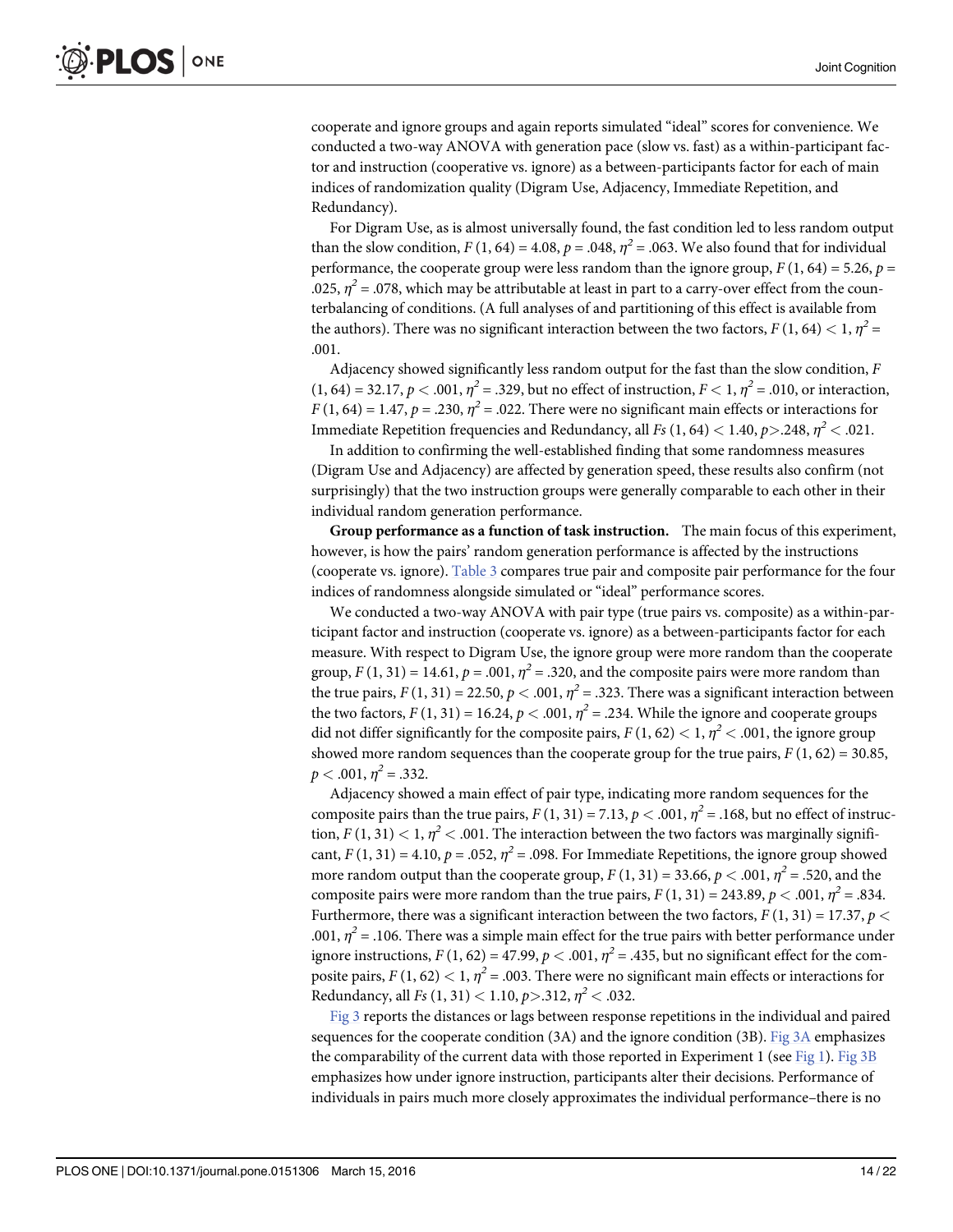





Fig 3. Repetition distance frequencies in Experiment 3. Data plots represent individual conditions (slow and fast), the paired sequence and the profile for individual choices within the paired condition. All based on 100-item sequences. Upper panel (A): performance in the Cooperate group. Lower panel (B): performance in the Ignore group.

doi:10.1371/journal.pone.0151306.g003

longer a leftward shift in the frequency peak. In addition, the paired condition shows a much more obvious sawtooth pattern, with a disconnection between self-generated and other-generated choices.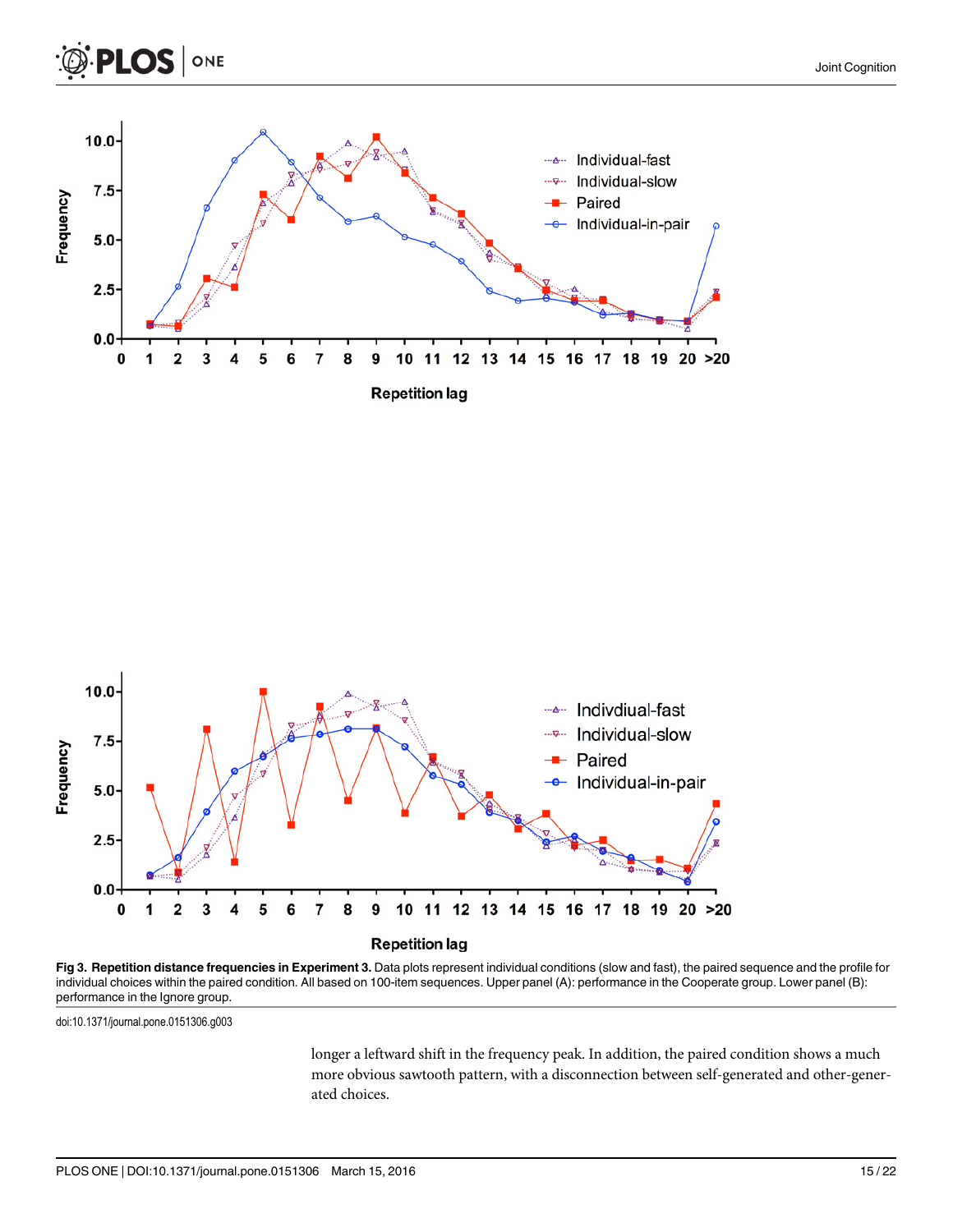



Fig 4. Repetition distance frequencies for the 200 responses in the joint cognition condition and a composite sequence formed by merging responses made by each partner in their own individual sequences, from Experiment 3. Upper panel (A): data from the Cooperate Group. Lower panel (B): data from the Ignore Group.

doi:10.1371/journal.pone.0151306.g004

Repetition lags are explored further in  $Fig 4$ . Performance of the pairs is compared against composite sequences that come from the merging of each person's individual production sets. Fig 4A describes the cooperate condition and 4B the ignore condition. Under instructions to cooperate, data (4A) strongly confirm the pattern previously described in Fig 2. When asked to ignore their partner, the paired performance (4B) looks very different. The repetition behavior of the ignore pairs is now much more similar to composite data where participants cannot know their co-contributors selection–(because they are produced independently). In other words, participants better approximate random (i.e., independent) choice selection with respect to their partner, whilst there remains a strong dependency with respect to one own choices. Immediate Repetitions are the data point with the greatest discrepancy between formats.

#### **Discussion**

This experiment addresses several key issues. First, with respect to the impact of group dynamics and intention to cooperate, we introduced a request to ignore the contribution of the dyadic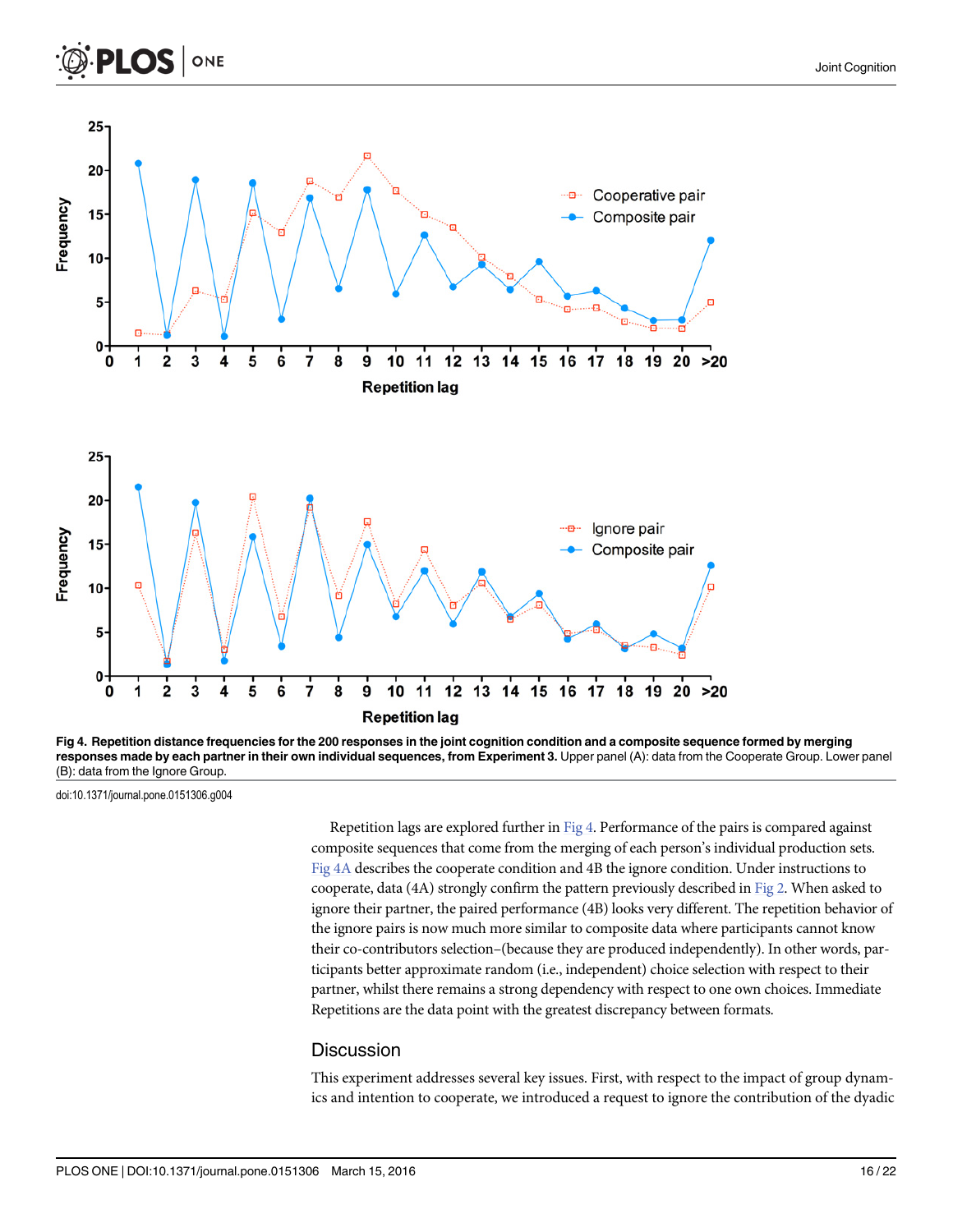partner. This led broadly to performance improvement. That is, participants avoided some of the negative consequences from entrainment (or thought contagion) that is evident in the more collaborative situation. Ironically, therefore, when individuals in a pair try to not collaborate, their conjoint performance can surpass that of pairs who are trying to make the combined performance as good as possible. Moreover, this finding is entirely consistent with the analysis from composite pairs, showing that truly being ignorant of what another person might say is advantageous to randomization quality. It is also consistent with Experiment 2 in which a participant took turns to respond with another who read from a pre-specified list, where we also obtained evidence of entrainment when the combined output was emphasized as the target performance.

Thus we conclude that at least some of the costs of joint cognition on performance can be ameliorated. At the same time, the ignore condition does not generate ideal performance; group formation continues to carry residual performance costs. This is particularly evident when one compares the mean performance achieved in the ignore group in Experiment 3 with the idealized simulation data in Table 1. Ignoring your partner is a better strategy than cooperating with them, but neither makes you random on most performance dimensions.

Second, we note that data replicate the findings from the Experiment 1, in all major respects–see Appendix for full details. This is noteworthy for at least two reasons. First, the data point to the robustness of the effects already reported. Second, insofar as the current experiment involves participants from a different sample (involving a less individualistic cultural ethic), the data lay the groundwork for considering the impact of instructional emphasis; the replication provides confidence in the baseline condition of cooperative intent.

## General Discussion

In three experiments, we have investigated how group random generation performance compares with individual performance, and established how the nature of the relationship within the group can matter. We orient our discussion about how these studies inform a better understanding of random generation and joint cognition in the context of a set of six key findings. We specify and discuss each in turn.

Our first key finding is that there are both costs and benefits from joint cognition. It is clear that even when one finds benefits from working alongside another person on a random generation task, such benefits not lead to anything like a simple halving of performance constraints. Random sequence generation is not resource-limited in any simple, linear way (despite its common deployment as a secondary task depriving the randomizer of executive resources). Instead, what emerges is actually a much more subtle and informative account of task sensitivity, with the consequences of group performance varying according to the dimension of analysis and the configuration of the task.

We suggest that this finding underlines the conceptual value of using a complex task like random generation to explore joint cognition. The current paradigm, when used with appropriate and focused methods of analysis, allows for a nuanced analysis of performance, rather than a potentially oversimplified global message such as "joint cognition is superior / inferior" to individual performance. Indeed, whilst theoretical and conceptual predictions have led us to frame specific analytic outcomes in terms of whether or not paired or individual sequences better approximate characteristics typical of truly random sequences, these comparisons are relative. That is, a change in the detectable regularity in a sequence could arise from different causes; we note past studies sometimes indicate increased task load can lead to "improved" scores (e.g.  $[24]$ ). In some other circumstances analysis could be framed simply and neutrally as changes to a performance metric, that is, without a relative statement.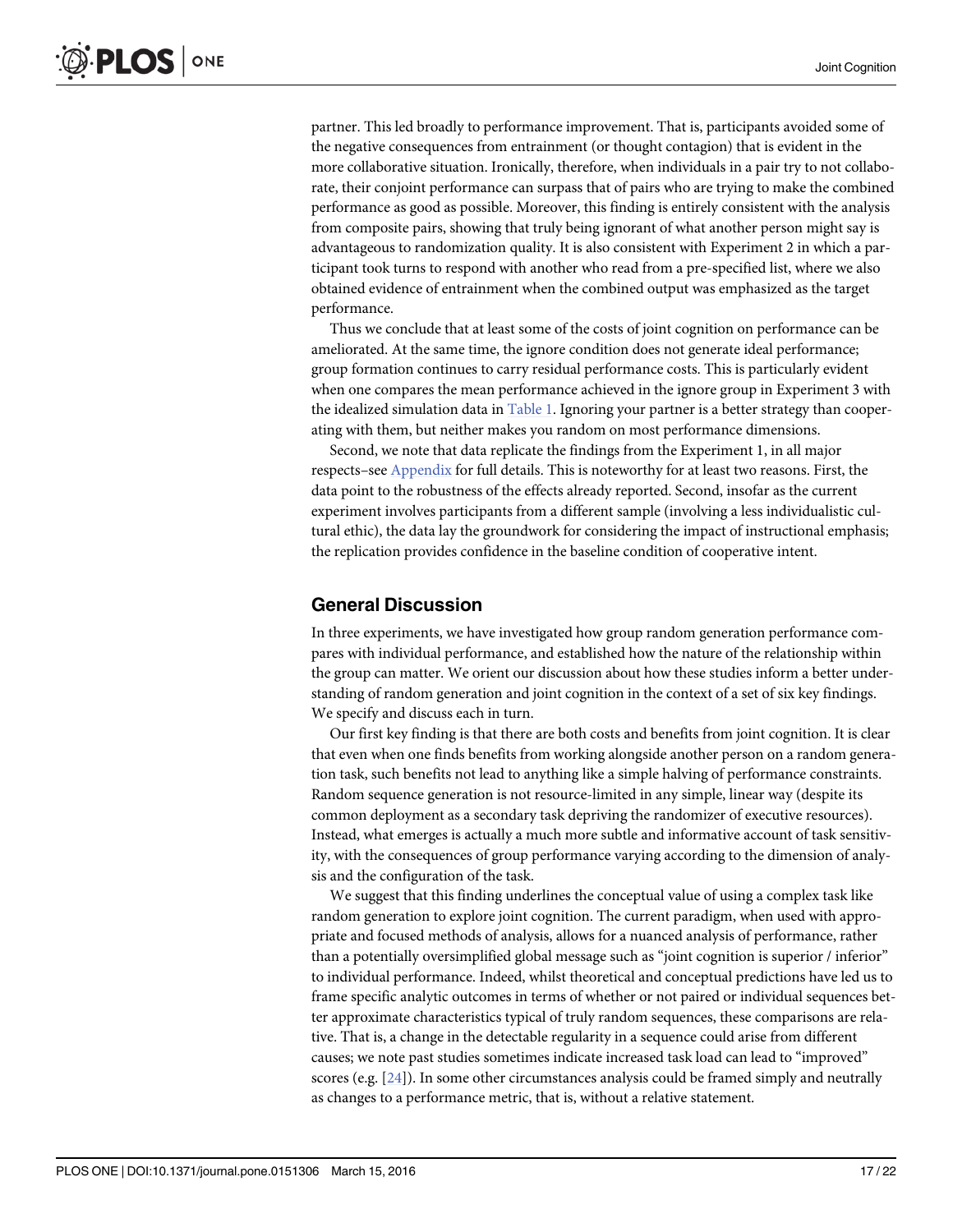## Implications for models of random generation

Our second key finding is that strong repetition avoidance is found in group sequences as well as individual sequences. This represents a major contribution of the present data with respect to cognitive models of random generation. Although random generation research (at least with respect to non-binary environments) often focuses on the stereotyped nature of response sequence chains, the avoidance of immediate and short-lag repetitions of a response is perhaps the most noticeable and persistent feature of choice behavior in random generation datasets. Whilst the repetition of a just-given item should be as common as any other single option, actually many 100-response sequences contain no immediate repetitions at all. Repetition avoidance has been interpreted in terms of response suppression, the automatic inhibition of just articulated responses. However, repetition avoidance is highly prevalent in much group output, indicating that a choice is effectively discounted once produced, regardless of who produced it.

More generally, with respect to the concept of executive functioning, the results of the current study further emphasize the complex and multidimensional nature of this concept; simple resource accounts of executive functioning fall short of explaining the properties of joint cognition. There are dissociations in performance across measurement scales and between individual and paired performance. In other words, different dimensions of control fractionate at a psychological level, and this is on the basis of a single paradigm only they are undoubtedly other skills captured by different tasks. In addition to the self-monitoring requirements inherent in at least some executive functioning situations, we suggest that other-monitoring may also feature in cooperative multi-person contexts, modulated by a reactivity effect whereby partner's responses may be represented as equivalent to one's own.

## Implications for joint cognition research

Our third key finding is that participants are sensitive to the group context and setting of the joint cognition task. In other words, participants change their behavior in a group setting. Thus, in all experiments, and especially Experiments 1 and 2, individuals' repetition response profile is different in dyads, as self-repetitions occur more quickly in the former case. Moreover, individuals choose numbers adjacent to the value of that generated by their dyad partner and in addition participants' group performance is comparable whether one provides real or artificial partners (Experiment 2). Indeed, we also showed that in some respects sequence quality is enhanced if participants are able to ignore the choices made by their partner. This was apparent in the creation of composite sequences and through the specific instructions in Experiment 3, and underscores the impact of another person under a conventional setting. Interestingly, a recent study of joint task switching published after our submission [25] has also found that the impact of a shared task can be distinguished from the impact of task manipulations.

Our fourth key finding is an extension of the third, that group performance is different. It is that joint cognition can produce intellectual contagion to the partners' sequences (which occurs for response associations, response repetitions, and item usage frequencies). Such reactivity or social contagion to the responses of others is important, theoretically and practically. There is a sense in which the pairs began "thinking on the same wavelength", and potentially this might form a demonstration of the cognitive analogue of social conformity.

This conclusion resonates nicely with findings from the "Wisdom of Crowds" effect–the phenomenon whereby the composite of many individual estimations can be highly accurate even when individual responses are quite inaccurate. [26] have shown that when individuals have information about others' choices, the benefit or gain from aggregating group responses can be reduced. To the extent that social contact can produce cognitive contagion, individual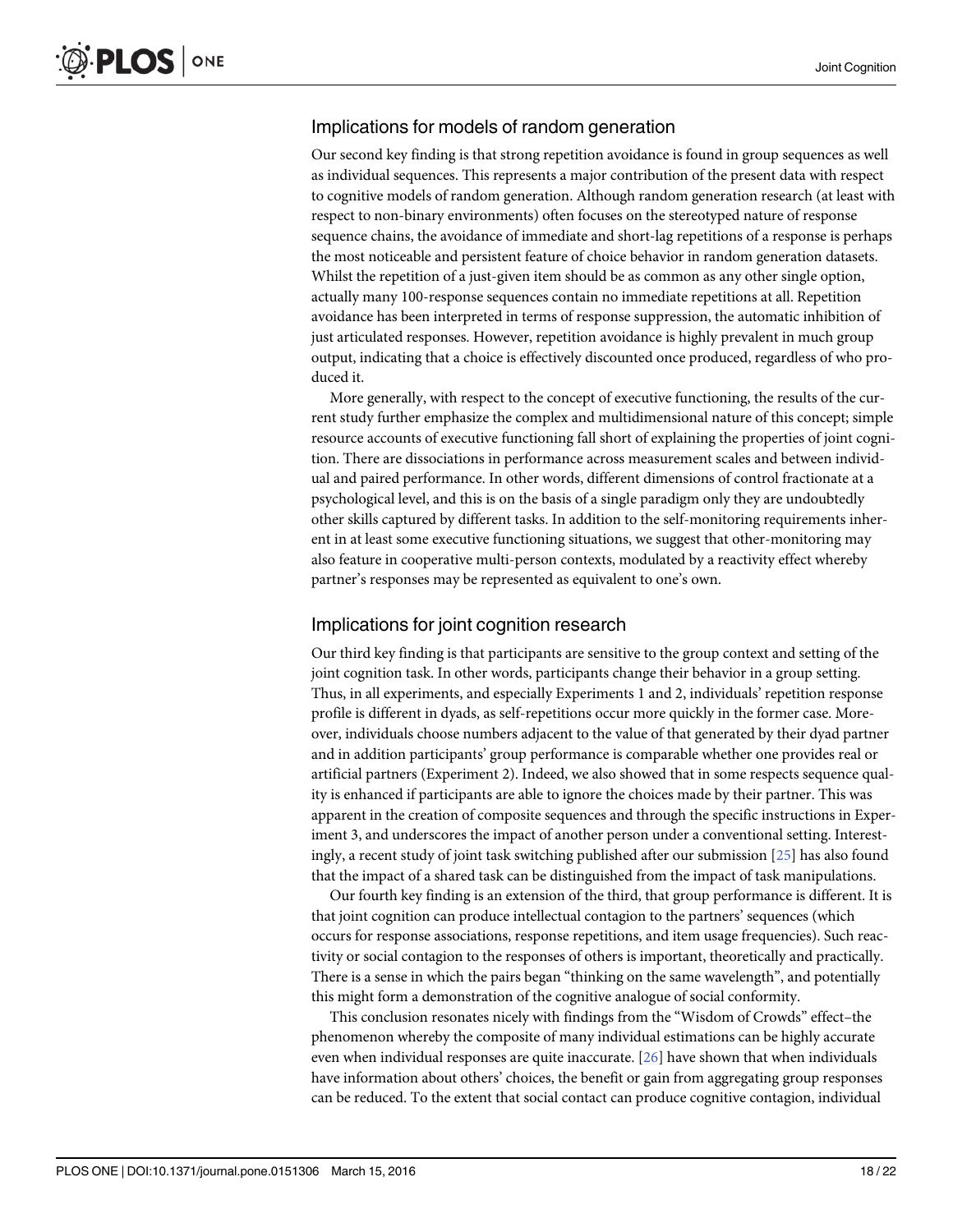choices no longer become independent, and this is an import prerequisite for the Wisdom of Crowds effect.

Whilst in other experimental situations, one can observe the chameleon effect [27], that is a non-conscious mimicry of one's interaction partner, here we do not observe responses that repeat the partner's, but instead follow on from them. In other words, the contagion is a projection of the partner's adjacent sequence (see [28], for a similar psycholinguistic effect in dialogue production).

This contagion effect has various implications for joint cognition paradigms more widely, consistent with the conclusion that collaboration affords opportunities for both productivity loss and productivity gain [29]. In circumstances where a high concordance of ideas is positive, joint cognition may be beneficial. Yet, by restricting the diversity of thought, joint cognition may also limit the opportunity for radically new decision patterns. The absence of emergent performance properties in the present paradigm resonates with other situations such as collaborative recall, where there is often a failure to produce information inaccessible to both individuals [15]. However, executive function is assessed here along multiple dimensions. A clear message from the current work is that joint cognition outcomes are not all-or-none in terms of costs and benefits. There is evidence for both, which enriches the appreciation of the multiple processes involved.

Our fifth key finding is that group effects can arise even without both the partners being active players in the social dynamic. We observed social contagion in Experiment 2 even when participants knew that their partner was behaving independently of them. The conclusion implies that cognitive reactivity, if not automatic, is strongly triggered by the social situation. This finding also speaks to the issue of group performance plans or coordination. Participants were not given the opportunity to discuss how they might optimize performance in pairs. We recognize that the absence of explicit collaborative interactions might affect behavior. Yet, we also note that in many real-world situations individuals work together without explicit consideration of collaborative roles. Our finding that joint cognition was not related to social desirability provides one constraint on how individual differences might modulate group performance, but of course it does not preclude the possibility that other measures might show a stronger mediating role.

The sixth finding we emphasise is that in Experiment 3 the instructions to ignore or neglect the partner's contribution benefited the shared response. That is, instructions to cooperate may not benefit the quality of the group data. This may seem counterintuitive at first, but shared ownership of partner's responses may make it hard to overcome the limitations that such alignment brings. This in turn gives a further important clue to the potential optimization of group performance in joint cognition environments.

#### Concluding remarks

Frith [30] has discussed the social brain hypothesis in detail. Generalizing from the human mirror system, Frith argues that "actions are contagious". Our data suggest that indeed it is not just actions, but thoughts too, that can have the potential for this psychologically important property. As a consequence, a socially shared cognitive task offers a rich environment to study group performance dynamics (e.g.,  $[8,10,28]$  and an important complement to the study of solitary mental processes.

## Appendix: Analysis to show Experiment 3 replicates the key findings from Experiment 1

Experiment 3 allowed us to compare a cooperative version of the paired random generation task against an ignore version. The former version is explored in Experiment 1, and therefore, we analyze performance to check that the key results of this initial experiment can be replicated, despite the different participant sample. The upper part of Table 3 summarizes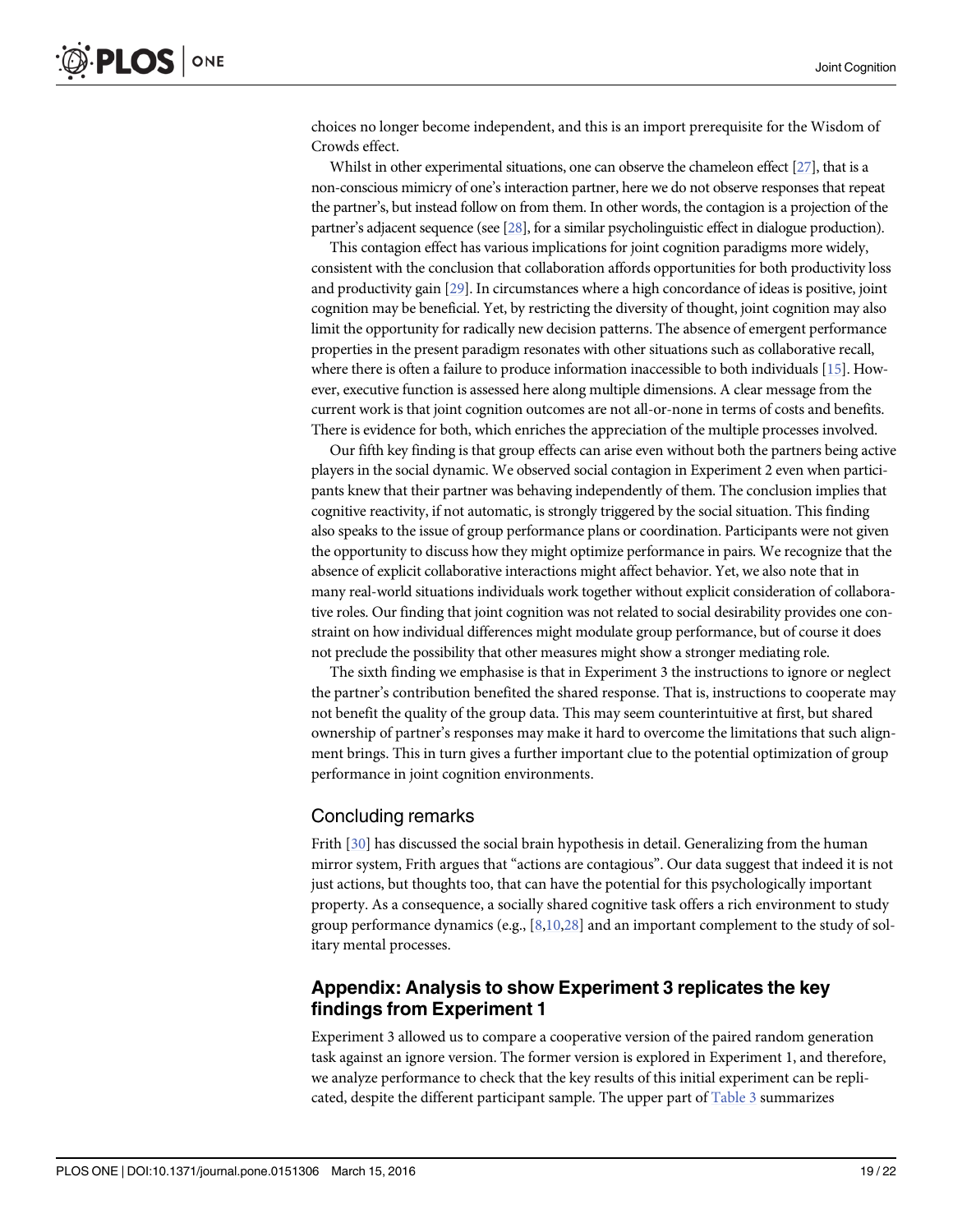randomization performance in the two solo conditions (fast and slow) and the paired condition from the cooperative group alone.

Performance as assessed by Digram Use differed across conditions,  $F(2, 62) = 8.25$ ,  $p <$ .001,  $\eta^2$  = .210; the paired sequence was more random than individual-fast,  $t(32)$  = 3.85,  $p$  < .001,  $\eta^2$  = .218, and individual-slow conditions,  $t(31) = 2.87$ ,  $p = .007$ ,  $\eta^2$  = .146. Adjacency also differed across conditions,  $F(2, 62) = 7.87$ ,  $p = .001$ ,  $\eta^2 = .202$ ; the paired sequence was less random than the individual-slow condition,  $t(31) = 2.13$ ,  $p = .041$ ,  $\eta^2 = .075$  while not different to the individual-fast condition,  $t(31) = 1.24$ ,  $p = .226$ ,  $\eta^2 = .022$ . Again, the results provide evidence for sequence contagion within the pair and once again group performance falls short of what individuals achieve when working at the same speed.

There was no evidence that repetition avoidance bias changed in the joint cognition environment. Table 3 reports the mean frequency of Immediate Repetitions and as in Experiment 1, values are substantially less than one would expect in a random sequence. There were no significant differences between conditions,  $F<1$ ,  $n^2 = .005$ . Redundancy did not differ between conditions,  $F(2, 62) = 1.63$ ,  $p = .205$ ,  $\eta^2 = .050$ .

Fig 3A reports the distances or lags between response repetitions in the individual and paired sequences under instructions to cooperate. Replicating Experiment 1, paired sequences show a very similar performance profile to both slow and fast individual sequences, leading to superposition of data. This figure also confirms that participants repeat their own choices more quickly when they take turns in generating a sequence compared to working alone. Whilst there was no significant difference in immediate repetition frequency between the slow condition and individual's responses in the collaborative sequence,  $t(15) = 0.17$ ,  $p = .865$ ,  $\eta^2 = .001$ , repetitions with one and two intervening responses occurred significantly more often in sequences produced by individuals as part of the group sequence,  $t(15) = 4.02$ ,  $p < .001$ ,  $\eta^2 =$ .343, and  $t(15) = 7.35$ ,  $p < .001$ ,  $\eta^2 = .635$ , respectively.

Table 3 compares four random indices between true pair and composite pair performance. Analysis of stereotypy as indexed by Digram Use demonstrates clearly that paired sequences were less random than the composite sequences,  $t(15) = 6.41$ ,  $p < .001$ ,  $\eta^2 = .732$ . The effect for Adjacency was not significant,  $t(15) = 0.43$ ,  $p = .677$ ,  $\eta^2 = .012$ , and there was less Immediate Repetition in paired than composite sequences,  $t(15) = 17.96$ ,  $p < .001$ ,  $\eta^2 = .956$ . Indeed, immediate repetition frequency in composite sequences was not different from values expected in random sequences (see Fig  $4A$ ). Analysis on the evenness of response choices as measured by R scores indicated no difference between paired and composite sequences, t (15) = 1.07, p = .303,  $\eta^2$  = .071.

In summary, the data from the cooperative group replicated those from Experiment 1 in all major respects. In particular, pairs show less stereotypy than individuals as measured by Digram Use, but not Adjacency. This confirms the discontinuity between associates that are neighboring numbers and digram associations. Moreover, repetition was equally strong in the individual and paired condition. True pair sequences were not as random as composite pairs, and thus in this respect, combining individuals led to performance impairment.

#### Acknowledgments

The project was developed whilst the first two authors were research visitors at the University of Colorado Boulder.

## Author Contributions

Conceived and designed the experiments: JNT AST SS YM AM. Performed the experiments: JNT AST YM. Analyzed the data: JNT AST SS YM. Wrote the paper: JNT AST SS AM. Discussion of research findings at meetings: YM.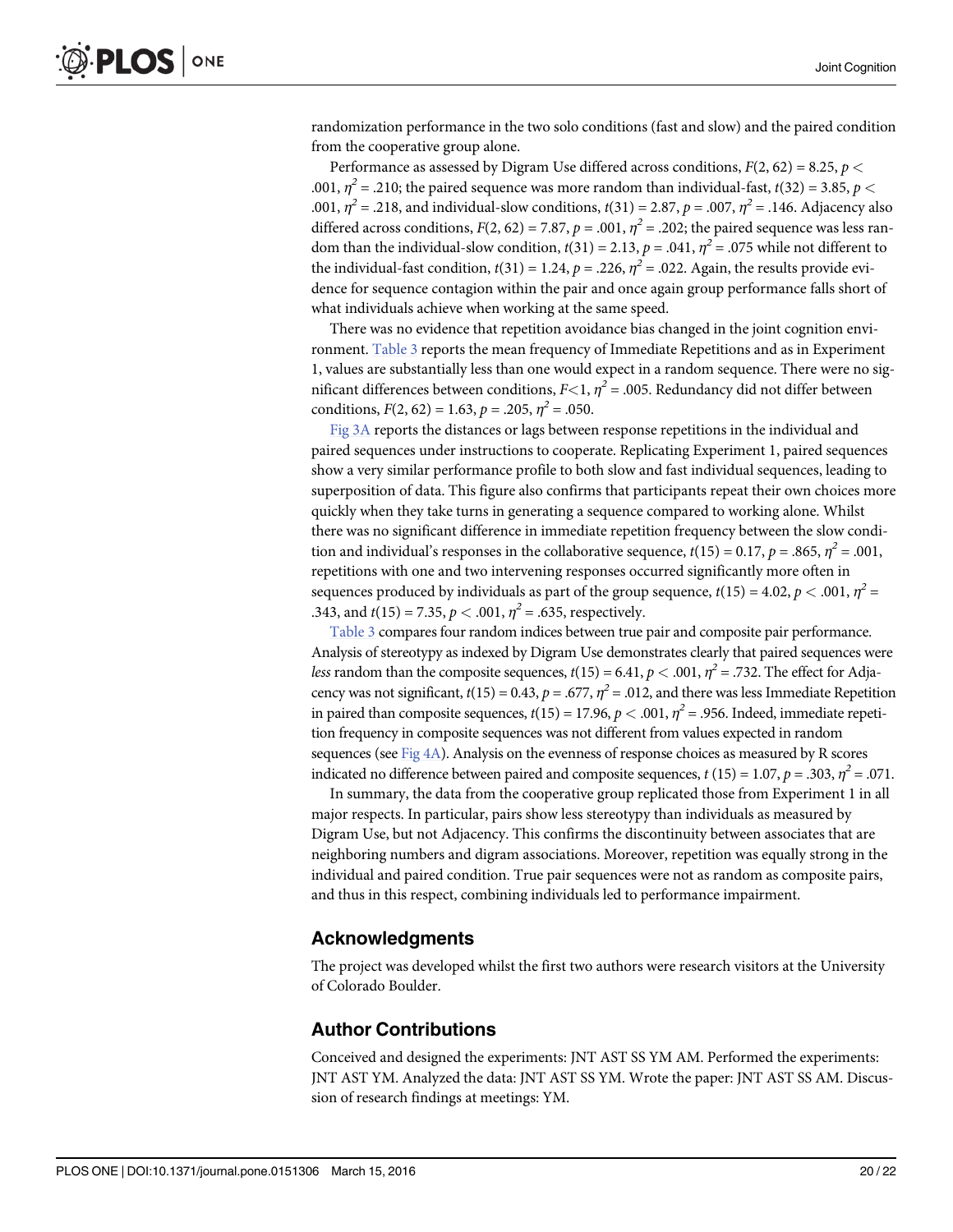#### References

- 1. Baddeley A. D. (2007). Working Memory, thought and action. Oxford: Oxford University Press.
- 2. Miyake A., Friedman N. P., Emerson M. J., Witzki A. H., Howerter A., & Wager T. D. (2000). The unity and diversity of executive functions and their contributions to complex "frontal lobe" tasks: A latent variable analysis. Cognitive Psychology, 41, 49–100. PMID: [10945922](http://www.ncbi.nlm.nih.gov/pubmed/10945922)
- 3. Miyake A., & Friedman N. P. (2012). The nature and organization of individual differences in executive functions: Four general conclusions. Current Directions in Psychological Science, 21, 8–14. PMID: [22773897](http://www.ncbi.nlm.nih.gov/pubmed/22773897)
- 4. Towse J. N. (1998). On random generation and the central executive of working memory. British Journal of Psychology, 89(1), 77–101.
- 5. Miyake A., Witzki A. H., & Emerson M. J. (2001). Field dependence-independence from a working memory perspective; a dual-task investigation of the Hidden Figures Test. Memory, 9(4–6), 445–457. PMID: [11594363](http://www.ncbi.nlm.nih.gov/pubmed/11594363)
- 6. Friedman N. P., & Miyake A. (2004). The relations among inhibition and interference control functions: A latent variable analysis. Journal of Experimental Psychology: General, 133, 101–135.
- 7. Brugger P. (1997). Variables that influence the generation of random sequences: An update. Perceptual and Motor Skills, 84, 627–661. PMID: [9106859](http://www.ncbi.nlm.nih.gov/pubmed/9106859)
- 8. Guagnano D., Rusconi E., & Umilta C. A. (2010). Sharing a task or sharing space? On the effect of the confederate in action coding in a detection task. Cognition, 114(3), 348–355. doi: [10.1016/j.cognition.](http://dx.doi.org/10.1016/j.cognition.2009.10.008) [2009.10.008](http://dx.doi.org/10.1016/j.cognition.2009.10.008) PMID: [19914615](http://www.ncbi.nlm.nih.gov/pubmed/19914615)
- 9. Sebanz N., Bekkering H., & Knoblich G. (2006). Joint action: Bodies and minds moving together. Trends in Cognitive Sciences, 10, 70–76. PMID: [16406326](http://www.ncbi.nlm.nih.gov/pubmed/16406326)
- 10. Nijstad B. A., & Stroebe W. (2006). How the group affects the mind: a cognitive model of idea generation in groups. Personality and Social Psychology Review, 10(3), 186–213. PMID: [16859437](http://www.ncbi.nlm.nih.gov/pubmed/16859437)
- 11. Baddeley A. D. (1986). Working Memory. Oxford: Clarendon Press.
- 12. Bouchard T. J., & Hare M. (1970). Size, performance, and potential in brainstorming groups. Journal of Applied Psychology, 54(1), 51-55. PMID: [5415668](http://www.ncbi.nlm.nih.gov/pubmed/5415668)
- 13. Gigone D., & Hastie R. (1997). Proper analysis of the accuracy of group judgments. Psychological Bulletin, 121(1), 149–167.
- 14. Kerr N. L., & Tindale R. S. (2004). Group performance and decision making. Annual Review of Psychol-ogy, 55, 623-655. PMID: [14744229](http://www.ncbi.nlm.nih.gov/pubmed/14744229)
- 15. Weldon M. S. (2000). Remembering as a social process. The Psychology of Learning and Motivation, 40, 67–120.
- 16. Towse J. N., & Cheshire A. (2007). Random number generation and working memory. European Journal of Cognitive Psychology, 19(3), 374–394.
- 17. Towse J. N., & Mclachlan A. (1999). An exploration of random generation among children. British Journal of Developmental Psychology, 17(3), 363–380.
- 18. Towse J.N., and Valentine J.D. (1997). Random generation of numbers: A search for underlying processes. European Journal of Cognitive Psychology, 9, 381–400.
- 19. Arbuthnott K. D. (1996). To repeat or not to repeat: Repetition facilitation and inhibition in sequential retrieval. Journal of Experimental Psychology: General, 125(3), 261–283.
- 20. Houghton G., & Hartley T. (1996). Parallel models of serial behaviour: Lashley revisited. Psyche, 2, 1– 25.
- 21. Crowne D. P., & Marlowe D. (1960). A new scale of social desirability independent of psychopathology. Journal of Consulting Psychology, 24, 349–354. PMID: [13813058](http://www.ncbi.nlm.nih.gov/pubmed/13813058)
- 22. Towse J. N., & Neil D. (1998). Analyzing human random generation behavior: A review of methods used and a computer program for describing performance. Behavior Research Methods, Instruments & Computers, 30(4), 583–591.
- 23. Evans F. J. (1978). Monitoring attention deployment by random number generation: An index to measure subjective randomness. Bulletin of the Psychonomic Society, 12(1), 35–38.
- 24. Cooper R. P., Wutke K., & Davelaar E. J. (2012). Differential contributions of set-shifting and monitoring to dual-task interference. Quarterly Journal of Experimental Psychology, 65(3), 587–612.
- 25. Liefooghe B. (2016). Joint task switching. Journal of Cognitive Psychology, 28, 60–78. doi: [10.1080/](http://dx.doi.org/10.1080/20445911.2015.1084311) [20445911.2015.1084311](http://dx.doi.org/10.1080/20445911.2015.1084311)